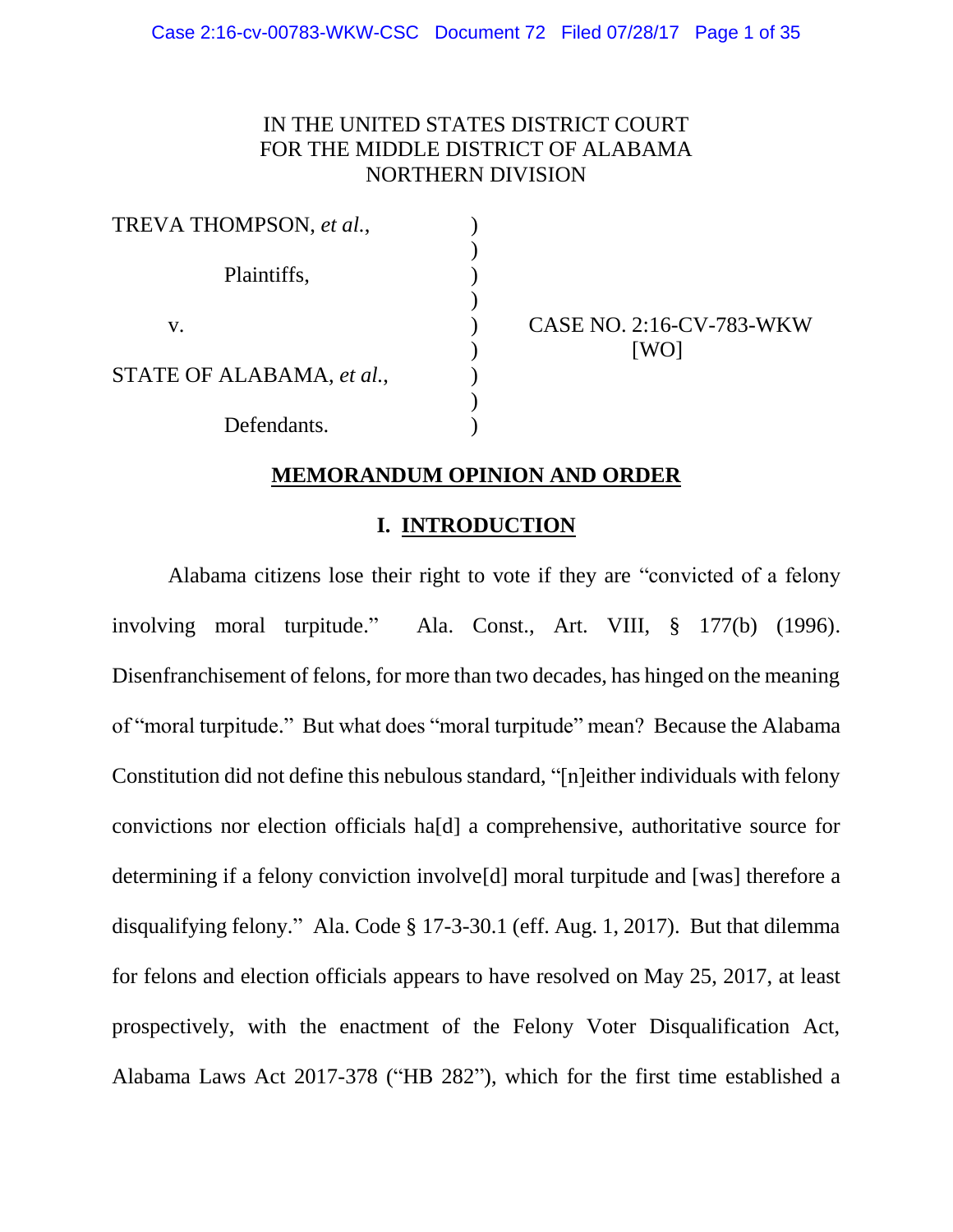specific and inclusive list of felonies "involving moral turpitude." HB 282, codified as § 17-3-30.1 of the Alabama Code, has an effective date of August 1, 2017.

This lawsuit originally was not about HB 282; it could not have been because its commencement preceded HB 282's enactment by eight months. Rather, Plaintiffs filed this proposed class action against the State of Alabama and its officials, seeking in part to invalidate § 177(b) of Article VIII of the Alabama Constitution of 1901 on federal constitutional grounds, including vagueness.

HB 282 changed the course of this lawsuit significantly. Acknowledging that HB 282 "seeks to put an end to" a system that required "individual county registrars to make subjective and contradictory determinations of citizens' eligibility to vote on an ad hoc basis" (Pls.' Mot. Prelim. Inj., at 7), Plaintiffs filed a motion for preliminary injunction thirty-seven days after HB 282's enactment. Plaintiffs do not challenge the provisions of HB 282 itself. Instead, they ask for a preliminary injunction mandating Defendants to take specified steps to implement HB 282.

The urgency of the motion, according to Plaintiffs, is the upcoming special election for the United States Senate seat in Alabama, and more specifically, the voter registration deadline, which is July 31, 2017. The special primary election is August 15, 2017; the special runoff election is September 26, 2017; and the special general election is December 12, 2017. Plaintiffs contend that, "[a]bsent immediate relief from this Court, thousands of eligible voters risk losing the opportunity to vote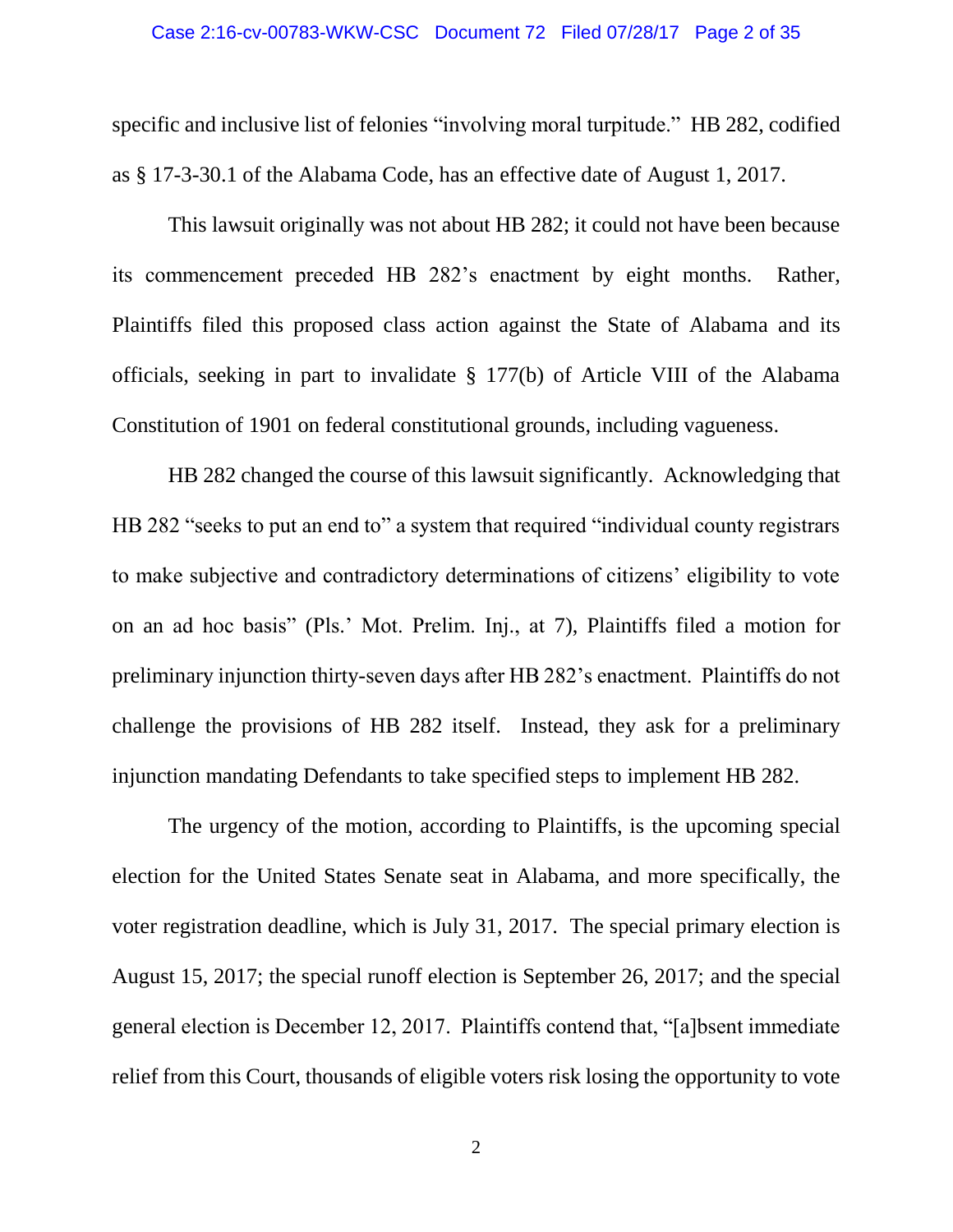#### Case 2:16-cv-00783-WKW-CSC Document 72 Filed 07/28/17 Page 3 of 35

in yet another election." (Pls.' Mot. Prelim. Inj., at 8.) The preliminary injunction motion "seeks relief solely for those voters whose voting rights under Section 177 of the Constitution have been affirmed by HB 282." (*Id.*) The motion refers to these potential voters as "HB 282 voters." (*Id.*)

In their motion, Plaintiffs ask for a preliminary injunction mandating Defendants to take the following actions prior to the voter registration deadline on July 31, 2017: (1) to provide notice of HB 282's voting eligibility standards on the electronic Alabama Voter Registration Form on the Alabama Secretary of State's website; (2) to post notice of HB 282's voting eligibility standards on the Alabama Secretary of State's website and at county registrars and DMV offices; (3) to submit a request to the federal Election Assistance Commission to provide notice of HB 282's voting eligibility standards in Alabama's state-specific instructions on the Federal Voter Registration Form; and (4) to reinstate HB 282 voters—voters whose registration applications were denied or who were struck from the voter registration rolls in the last two years, but whose eligibility was affirmed by HB 282—to the voter registration rolls and provide them with individualized notice of their eligibility to vote. $1$ 

 $\overline{a}$ 

<sup>&</sup>lt;sup>1</sup> At the July 25, 2017, hearing on the motion for preliminary injunction, Plaintiffs orally narrowed their written requests for preliminary injunctive relief. These are the modified requests.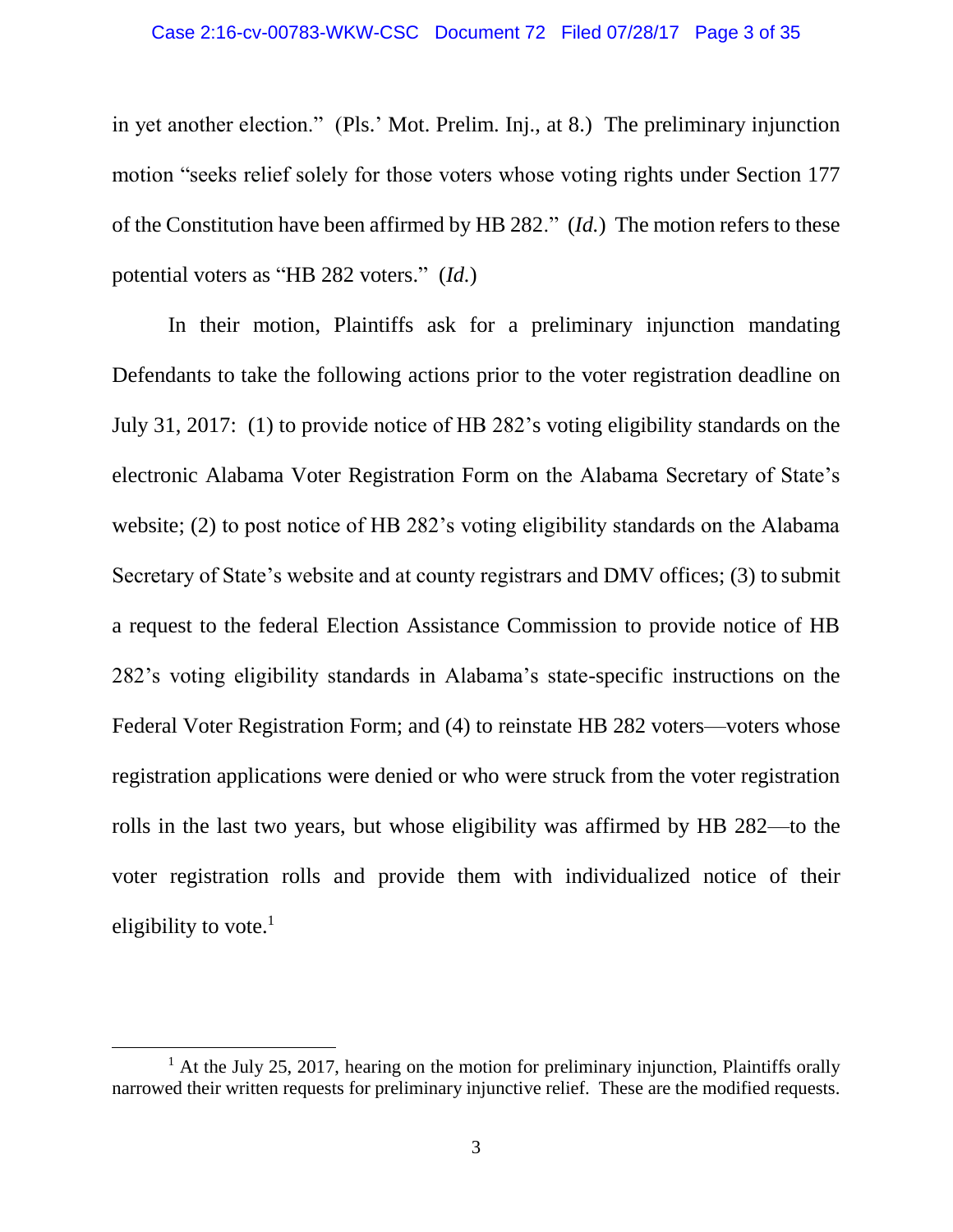Defendants oppose the motion, arguing that Plaintiffs have not met "the high bar for an emergency mandatory injunction and [that] the equities clearly outweigh granting one." (Defs. Resp., at 2 (Doc. # 58).) Defendants further represent that the Alabama Secretary of State is responsible for the unanimous passage of the Act and "fully supports the new law and is implementing it in a deliberate fashion." (*Id.* at 8.) The record contains briefing and evidence in support of and in opposition to the motion, and the parties presented additional evidence and arguments at the hearing held on July 25, 2017.

For the reasons that follow, Plaintiffs have not demonstrated that they are entitled to preliminary injunctive relief, and Plaintiffs' motion (Doc. # 56) is due to be denied.

## **II. JURISDICTION AND VENUE**

Subject matter jurisdiction is exercised pursuant to 28 U.S.C. § 1331. The parties do not contest personal jurisdiction or venue.

## **III. BACKGROUND**

# **A. The Relevant Parties and Claims**

Plaintiffs seek a preliminary injunction on some, but not all, counts. Only those parties and claims that are the subject of the preliminary injunction are set out here.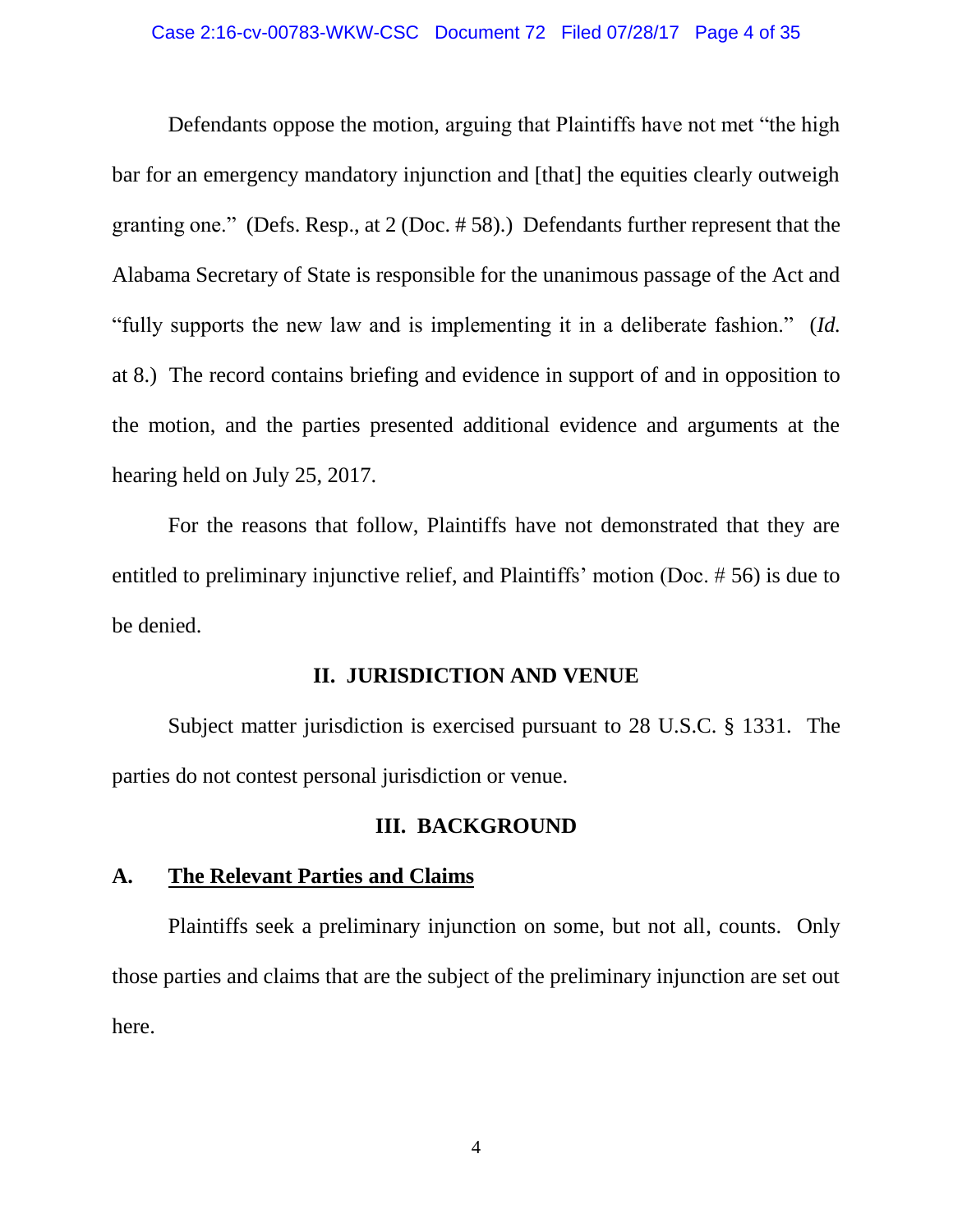## **1.** *Parties*

Plaintiffs filed this lawsuit on September 26, 2016. The ten individual Plaintiffs are Alabama citizens who, on the basis of their felony convictions, have been removed from the voter registration list, have been denied applications to vote, or have not registered to vote in this state based on the uncertainty of whether they have been convicted of a disqualifying felony involving moral turpitude. The organizational Plaintiff, Greater Birmingham Ministries, whose central goal is "the pursuit of social justice in the governance of Alabama," expends financial and other resources to help individuals with felony convictions determine whether they are eligible to vote or to have their voting rights restored. (Compl.  $\P$  62 (Doc. # 1).) Defendants are the State of Alabama, the Secretary of State of Alabama, the Chair of the Board of Registrars for Montgomery County, and a Defendant class consisting of "[a]ll voter registrars in the State of Alabama." (Compl. ¶ 68.) The individual Defendants are sued in their official capacities only.

The Complaint seeks to certify a class of Plaintiffs defined as: "All unregistered persons otherwise eligible to register to vote in Alabama who are now, or who may in the future be, denied the right to vote because they have been convicted of a felony." (Compl. ¶ 50.) The Complaint also enumerates nine subclasses of Plaintiffs.

5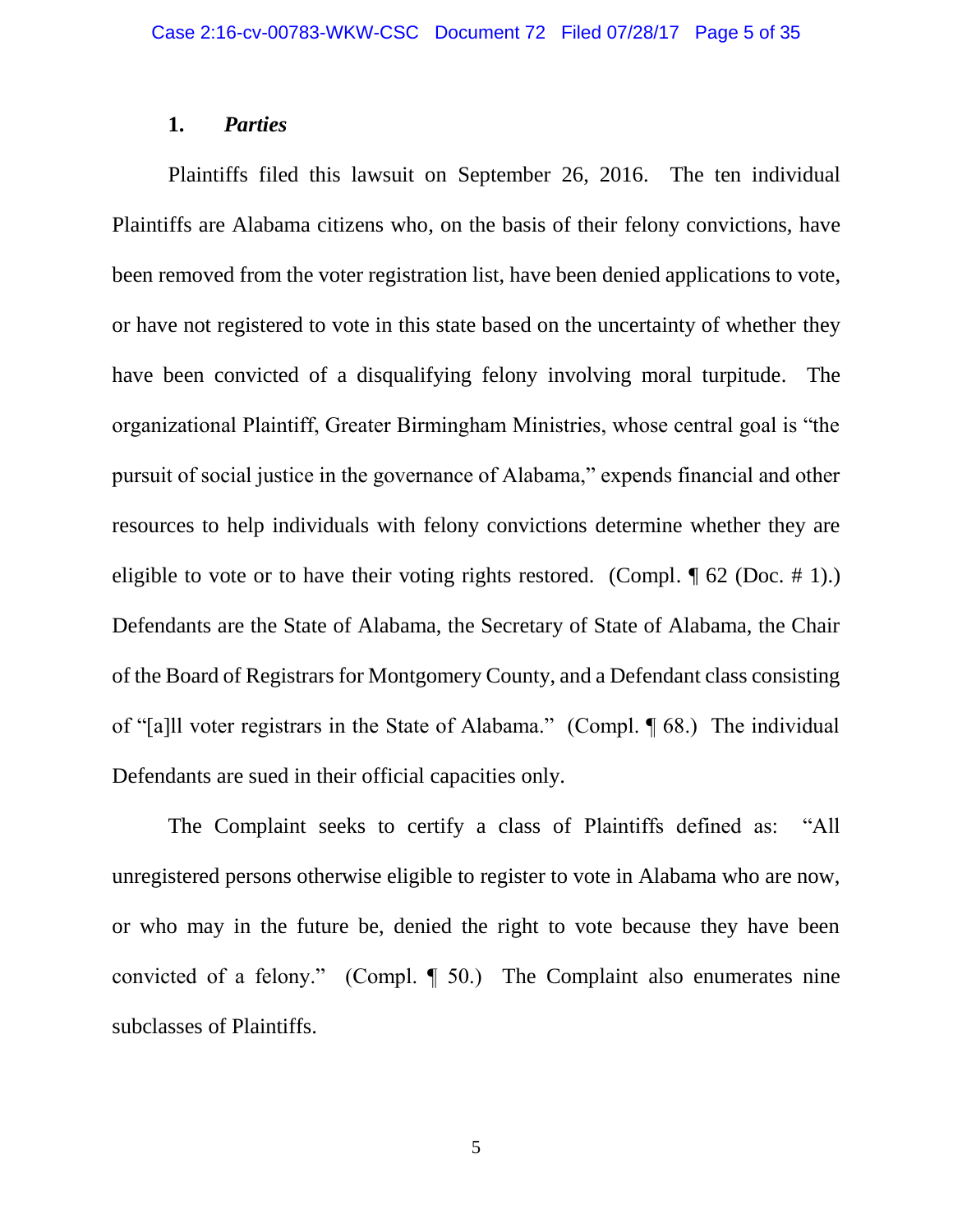The motion for preliminary injunction also contains its own class, namely, "those voters whose voting rights under Section 177 of the [Alabama] Constitution have been affirmed by HB 282." (Pls.' Mot. Prelim. Inj., at 8 (Doc. # 56).)

#### **2.** *Claims*

Section 177(b)'s phrase "moral turpitude" is at the forefront of twelve of the Complaint's fifteen counts challenging the constitutionality of § 177(b) of the Alabama Constitution. Only Counts 6–10 are relevant to the motion for preliminary injunction. These counts seek injunctive and declaratory relief.

Counts 6 and 7 allege that § 177(b)'s failure to define which Alabama felonies involve moral turpitude "imposes an unconstitutional burden on the right to vote of eligible Alabama voters with felony convictions in violation of the Equal Protection Clause" (Count 6) and the First Amendment (Count 7), and that, therefore, § 177(b) is subject to strict scrutiny. (Compl. ¶¶ 204, 207.)

Count 8 is a Fourteenth Amendment procedural due process claim, alleging that § 177(b)'s felon-disenfranchisement provision "provides Alabama citizens with little to no pre-deprivation process before revoking their right to vote, a fundamental right protected by both the Alabama and United States Constitutions." (Compl. ¶ 210.) Count 9 alleges that the "prohibition on voting for those convicted of felonies 'involving moral turpitude' is void for vagueness under the First and Fourteenth Amendments." (Compl. ¶ 225.)

6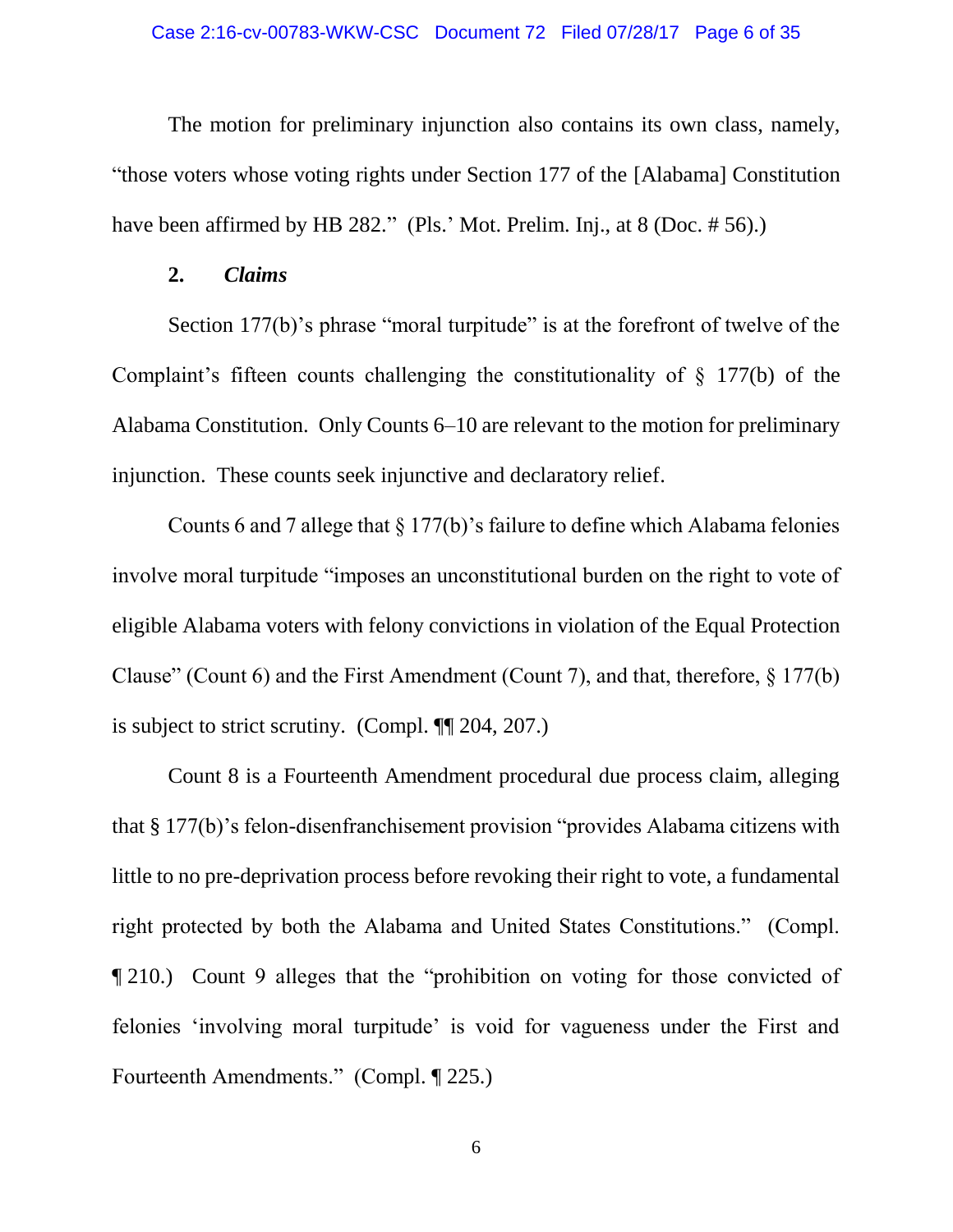#### Case 2:16-cv-00783-WKW-CSC Document 72 Filed 07/28/17 Page 7 of 35

Count 10 is a selective enforcement claim under the Fourteenth Amendment's Due Process Clause. It alleges that Defendants arbitrarily distinguish between groups of felons by administering § 177(b) with an unequal hand from county to county and that, therefore, § 177(b) cannot survive rational-basis scrutiny.

The Complaint's prayer for relief seeks certification of the Plaintiff class, of nine Plaintiff sub-classes, and of a Defendant class of county registrars. It also asks for a declaratory judgment that § 177(b) of the Alabama Constitution, on its face and as applied, violates the First Amendment and the Equal Protection and Due Process Clauses of the Fourteenth Amendment.

#### **B. HB 282**

Shortly after taking office in 2014, Alabama Secretary of State John Merrill established an exploratory committee on "voter disenfranchisement and restoration of voting rights." (*See* Ex. A, Decl. of Edward Packard ¶ 6 (Doc. # 63-1).) A subcommittee of the "voter disenfranchisement and restoration of voting rights" committee drafted proposed legislation to create an exclusive list of felonies that would qualify as felonies of "moral turpitude" for the purposes of voting. (*Id.*) After this bill was introduced in previous sessions, the Legislature ultimately enacted this proposed legislation in a modified form by a unanimous vote in the 2017 regular legislature session. (*Id.*) HB 282 sets out its purposes, which are: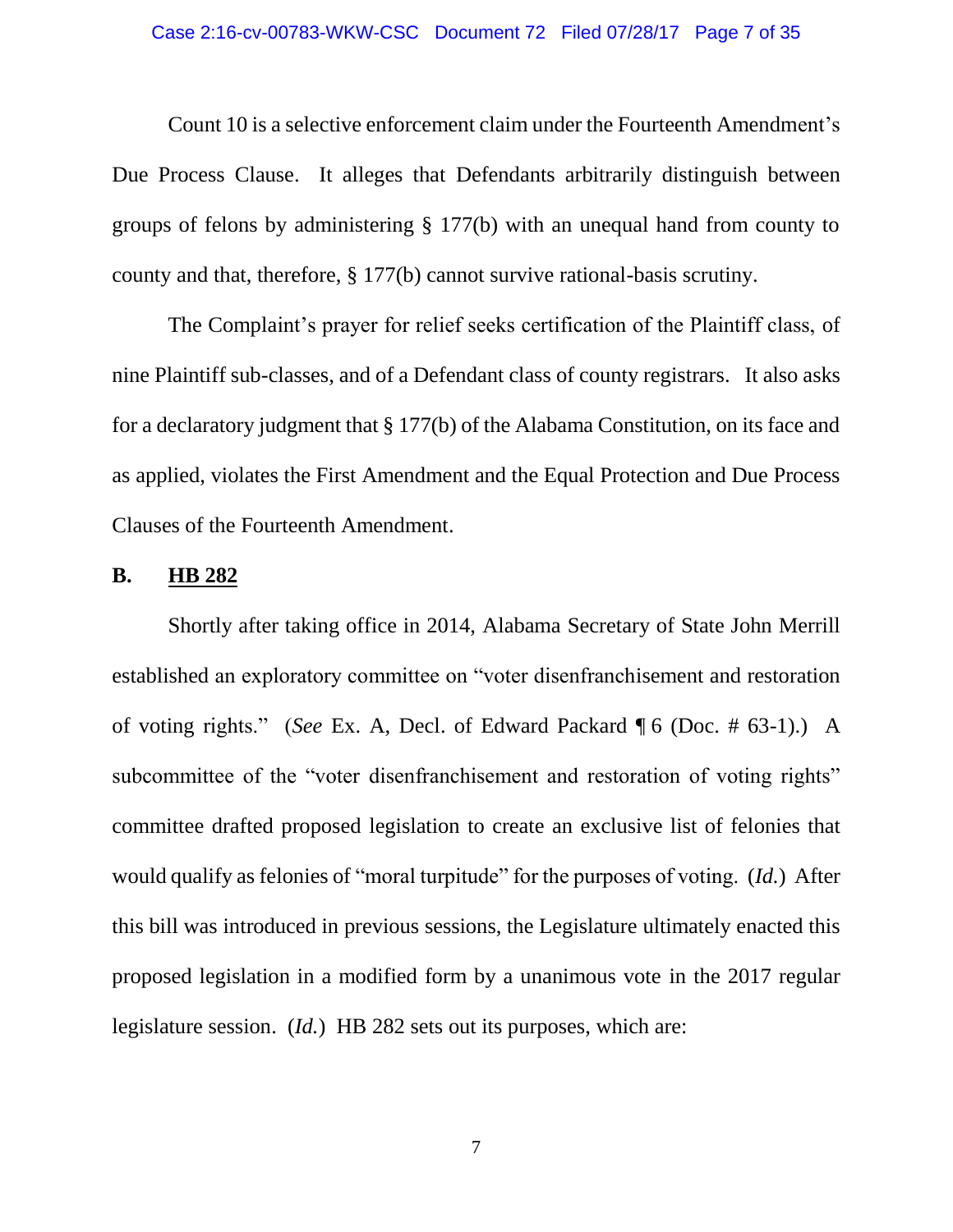a. To give full effect to Article VIII of the Constitution of Alabama of 1901, now appearing as Section 177 of Article VIII of the Official Recompilation of the Constitution of Alabama of 1901, as amended.

b. To ensure that no one is wrongly excluded from the electoral franchise.

c. To provide a comprehensive list of acts that constitute moral turpitude for the limited purpose of disqualifying a person from exercising his or her right to vote.

Ala. Code § 17-3-30.1(b)(2) (eff. Aug. 1, 2017).

On May 25, 2017, Governor Kay Ivey signed HB 282 into law. Defendants estimate that some 60,000 felons could be affected by HB 282.

The effective date of HB 282 is August 1, 2017. However, because the August 15 special primary election for the U.S. Senate seat in Alabama is after HB 282's effective date, the Alabama Secretary of State has instructed registrars to use the new law to determine whether new registrants who have committed felonies are qualified to vote in the August 15 primary election. (*See* Ex. E, Decl. of George Noblin ¶ 4 (Doc. # 63-5).) The Chairman of the Montgomery County Board of Registrars, George Noblin, gave an example that, on July 17, 2017, his staff permitted an individual convicted of a felony to register to vote based upon application of HB 282. The Secretary of State's liaison with the Board of Registrars is "not aware of any registrar who has received an application to register from a felon and has not applied the new law." (*See* Ex. B, Decl. of Clay Helms ¶ 7 (Doc. # 63-2).)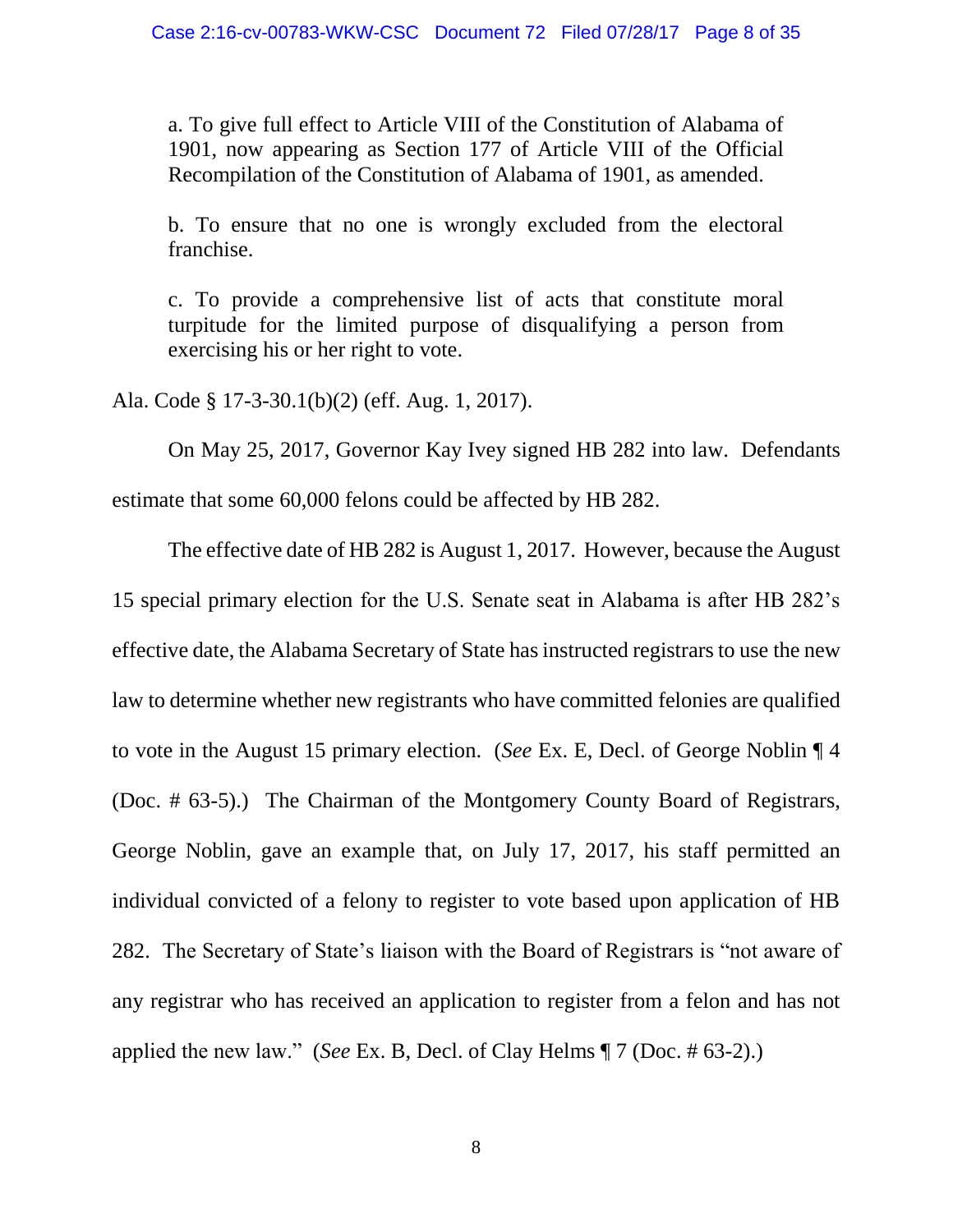The Alabama Secretary of State also is implementing statewide training to registrars. Through a contract with Auburn University, the Secretary of the State implemented a three-year training program on a variety of subjects for all of the state's registrars. The program, which commenced in June 2017, includes a course on felon disenfranchisement and the definition of "moral turpitude." (*See* Ex. B, Decl. of Clay Helms ¶ 12 & Ex. 6 (contract and course schedule).) Moreover, on June 2, 2017, which was eight days after HB 282's enactment, Secretary Merrill gave a presentation on HB 282 to the state association of registrars at their summer conference and advised them to use the list as the exclusive means of evaluating registrants. (*See id.*) And the Secretary's staff distributed a modified registrars' handbook that incorporated HB 282. (*See id.* ¶ 9 & Ex. 5.) The Secretary of State also has provided written guidance on HB 282 to all registrars via email. (Pls.' Mot. Prelim. Inj., at 9.) Based on the steps that the Alabama Secretary of State has taken to train the registrars on HB 282, Plaintiffs, at the hearing, withdrew their request for a preliminary injunction ordering that Defendants provide Alabama's 200 registrars mandatory training regarding the proper implementation of HB 282 for the upcoming special elections for the U.S. Senate seat in Alabama.

#### **IV. STANDARD OF REVIEW**

A party seeking a preliminary injunction must establish four elements: "(1) a substantial likelihood of success on the merits; (2) a substantial threat of irreparable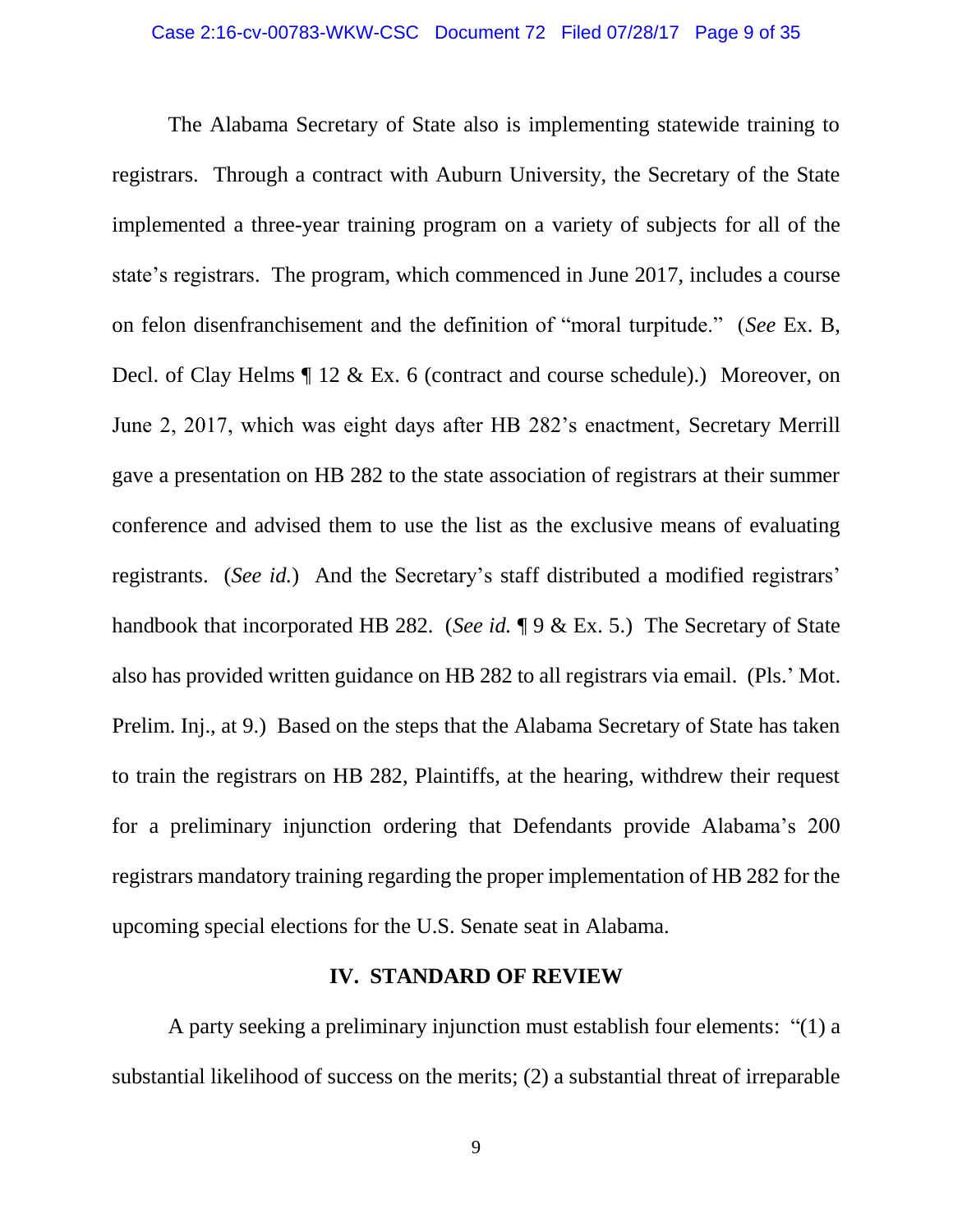injury; (3) that its own injury outweighs the injury to the nonmovant; and (4) that the injunction would not disserve the public interest." *Siegel v. LePore*, 234 F.3d 1163, 1179 (11th Cir. 2000). "A preliminary injunction is an extraordinary and drastic remedy not to be granted unless the movant clearly establishes the burden of persuasion as to the four prerequisites." *Am. Civil Liberties Union of Fla., Inc. v. Miami-Dade Cty. Sch. Bd.*, 557 F.3d 1177, 1198 (11th Cir. 2009). That burden is even higher where, as here, the plaintiff seeks a mandatory preliminary injunction. *See Winmark Corp. v. Brenoby Sports, Inc.*, 32 F. Supp. 3d 1206, 1218 (S.D. Fla. 2014); *see also Meghrig v. KFC W., Inc.*, 516 U.S. 479, 484 (1996) (A prohibitory injunction "restrains" a party from acting, while a mandatory injunction requires a party to "take action."). "[T]he burden of persuasion [on a motion for preliminary injunction] becomes even greater where the relief requested is a mandatory injunction, as opposed to a prohibitory injunction."); *see also Harris v. Wilters*, 596 F.2d 678, 680 (5th Cir. 1979) ("Only in rare instances is the issuance of a mandatory preliminary injunction proper." (citing *Exhibitors Poster Exch., Inc. v. Nat'l Screen Serv. Corp.*, 441 F.2d 560 (5th Cir. 1971)).

#### **V. DISCUSSION**

Plaintiffs have not met their high burden for obtaining a mandatory preliminary injunction. They have failed to demonstrate that any of the preliminary injunction factors weighs in their favor.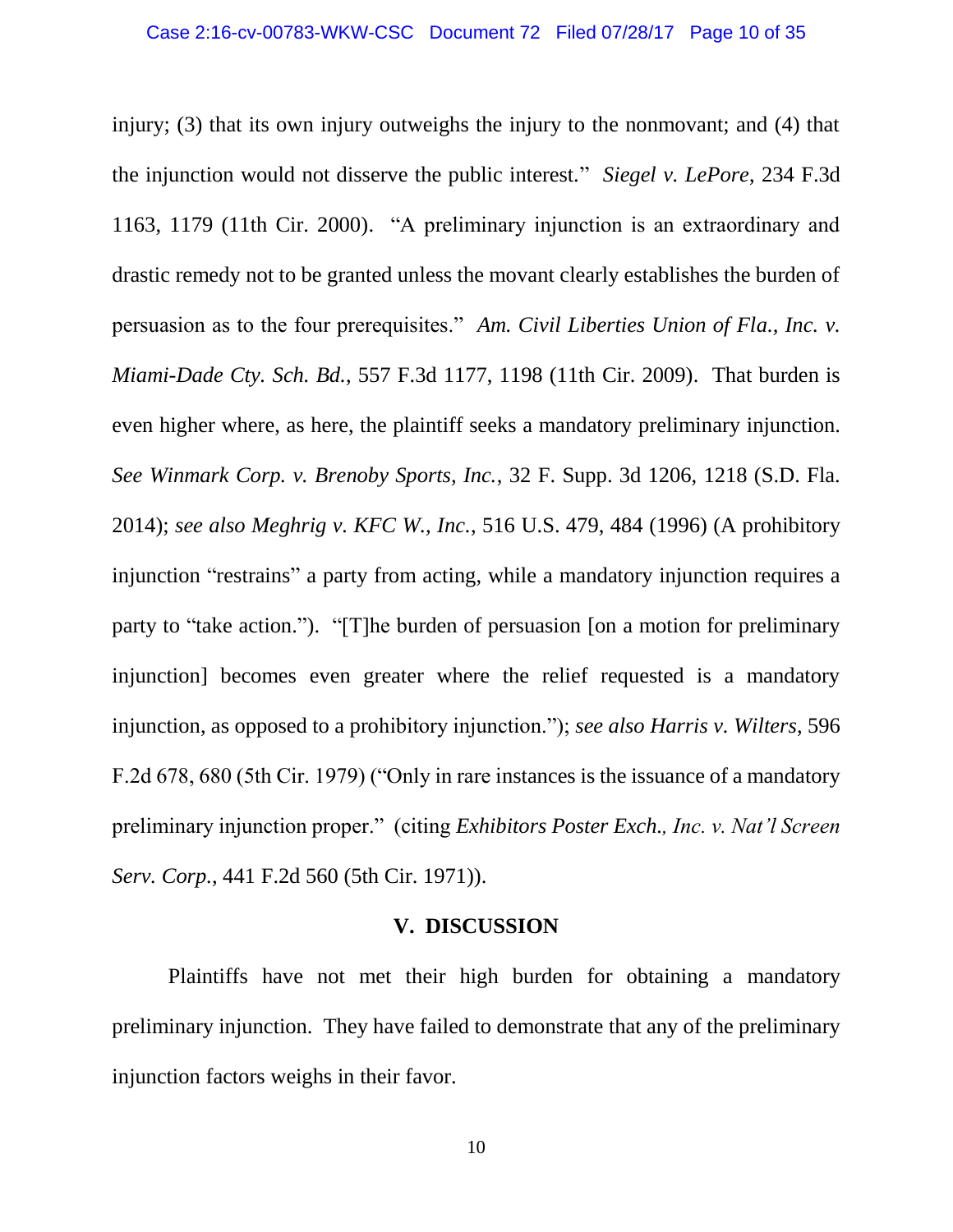### **A. Plaintiffs have not shown a likelihood of success on the merits.**

Plaintiffs argue that they are likely to succeed on their claims challenging Alabama's standardless enforcement of the "moral turpitude" provision of § 177(b) as set out in Counts 6–10 of the Complaint. Defendants assert, on the other hand, that Plaintiffs cannot succeed because HB 282 moots Counts 6–10 and because their motion for preliminary injunction seeks relief that is outside the Complaint. These arguments are addressed in turn.

#### **1.** *Plaintiffs' claims are moot.*

When, during the pendency of a lawsuit, the challenged law undergoes substantial amendment "so as plainly to cure the alleged defect, . . . there is no live controversy for the Court to decide." *Ne. Fla. Chapter of Associated Gen. Contractors of Am. v. City of Jacksonville, Fla.*, 508 U.S. 656, 670 (1993) (O'Connor, J., dissenting). "Such cases functionally are indistinguishable from those involving outright repeal: Neither a declaration of the challenged statute's invalidity nor an injunction against its future enforcement would benefit the plaintiff, because the statute no longer can be said to affect the plaintiff." *Id.* The Eleventh Circuit has recognized that both it and the United States Supreme Court "have repeatedly held that the repeal or amendment of an allegedly unconstitutional statute moots legal challenges to the legitimacy of the repealed legislation." *Nat'l Advert. Co. v. City of Miami*, 402 F.3d 1329, 1332 (11th Cir. 2005) (collecting cases).

11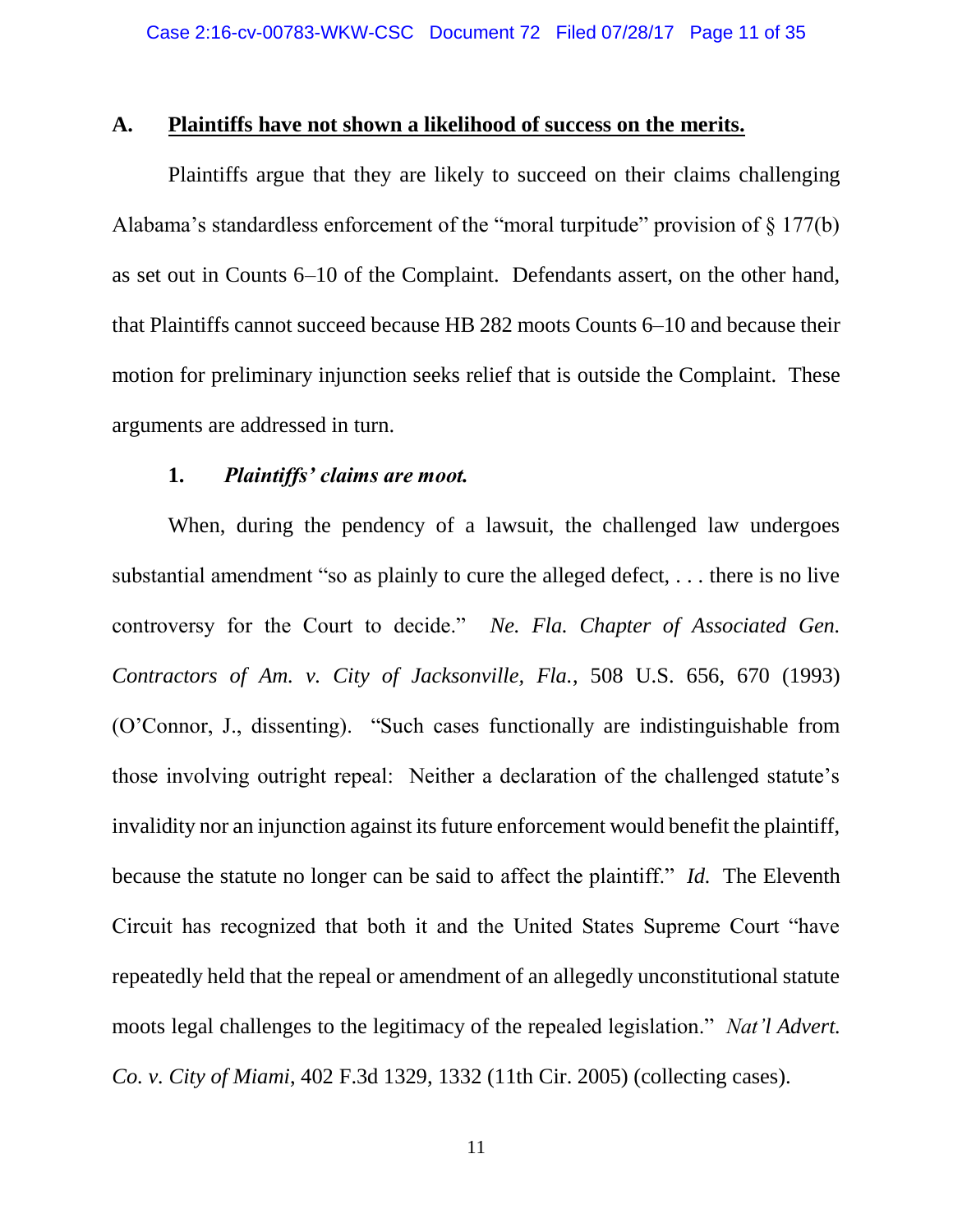"While [the] general rule is that repeal [or amendment] of a statute renders a legal challenge moot, an important exception to that general rule is that mere voluntary termination of an allegedly illegal activity is not always sufficient to render a case moot and deprive the federal courts of jurisdiction to try the case." *Id.* at 1333. As a general principle, "[a] defendant claiming that its voluntary compliance moots a case bears the formidable burden of showing that it is absolutely clear the allegedly wrongful behavior could not reasonably be expected to recur." *Doe v. Wooten*, 747 F.3d 1317, 1322 (11th Cir. 2014) (citation omitted). However, the Eleventh Circuit "gives government actors more leeway than private parties in the presumption that they are unlikely to resume illegal activities"; this leeway translates to a "rebuttable presumption" or a "lesser burden." *Id.* (citations omitted).

Before the presumption can attach, a defendant's termination of the challenged conduct must be "absolutely clear." *Id.* at 1322. Three factors guide that analysis: (1) "whether the termination of the offending conduct was unambiguous"; (2) "whether the change in government policy or conduct appears to be the result of substantial deliberation, or is simply an attempt to manipulate jurisdiction"; and (3) "whether the government has 'consistently applied' a new policy or adhered to a new course of conduct." *Id.* at 1323. The government's repeal or amendment of a challenged statute is "often a clear indicator of unambiguous termination." *Id*. at 1322.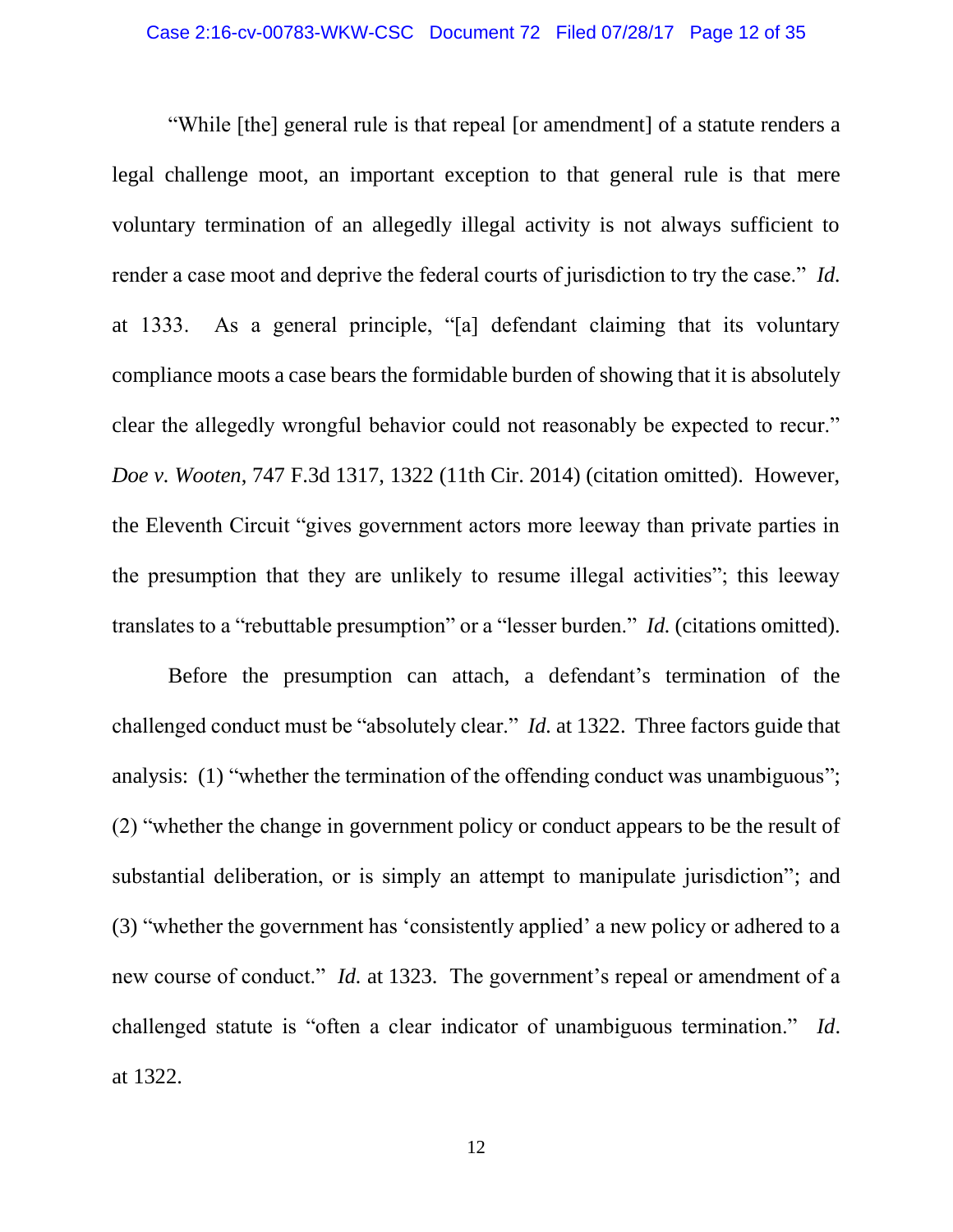When the presumption attaches, "the controversy will be moot in the absence of some reasonable basis to believe that the policy will be reinstated if the suit is terminated." *Id.* (citation omitted). Stated differently, only "when a court is presented with evidence of a 'substantial likelihood' that the challenged statute will be reenacted, the litigation is not moot and the court should retain jurisdiction." *Nat'l Advert. Co.*, 402 F.3d at 1334. "[T]he cases are legion from this [circuit] and other courts where the repeal of an allegedly unconstitutional statute was sufficient to moot litigation challenging the statute." *Id.* at 1333–34.

Defendants argue for application of the general rule—that HB 282 is a clarifying amendment that moots Counts 6–10. Plaintiffs contend that the voluntarycessation exception keeps this case alive.

The court begins with an analysis of the three *Doe* factors to determine whether HB 282 makes it "absolutely clear" that Defendants have ceased the challenged conduct. To begin, there is no serious debate that HB 282 resolves Plaintiffs' challenge to § 177(b)'s vagueness. (*See, e.g.,* Pls. Counsel's Letter to Andrew Brasher (Doc. # 56-1), in which counsel acknowledges that "HB 282 is most relevant to Counts 6–10," which challenge "the prior standardless system for determining who could vote," and that "HB 282 is an important step to remedying the harms we alleged in those counts of the complaint").) At the heart of Counts 6, 7, 8, 9, and 10's constitutional challenge is that § 177(b)'s phrase "moral turpitude"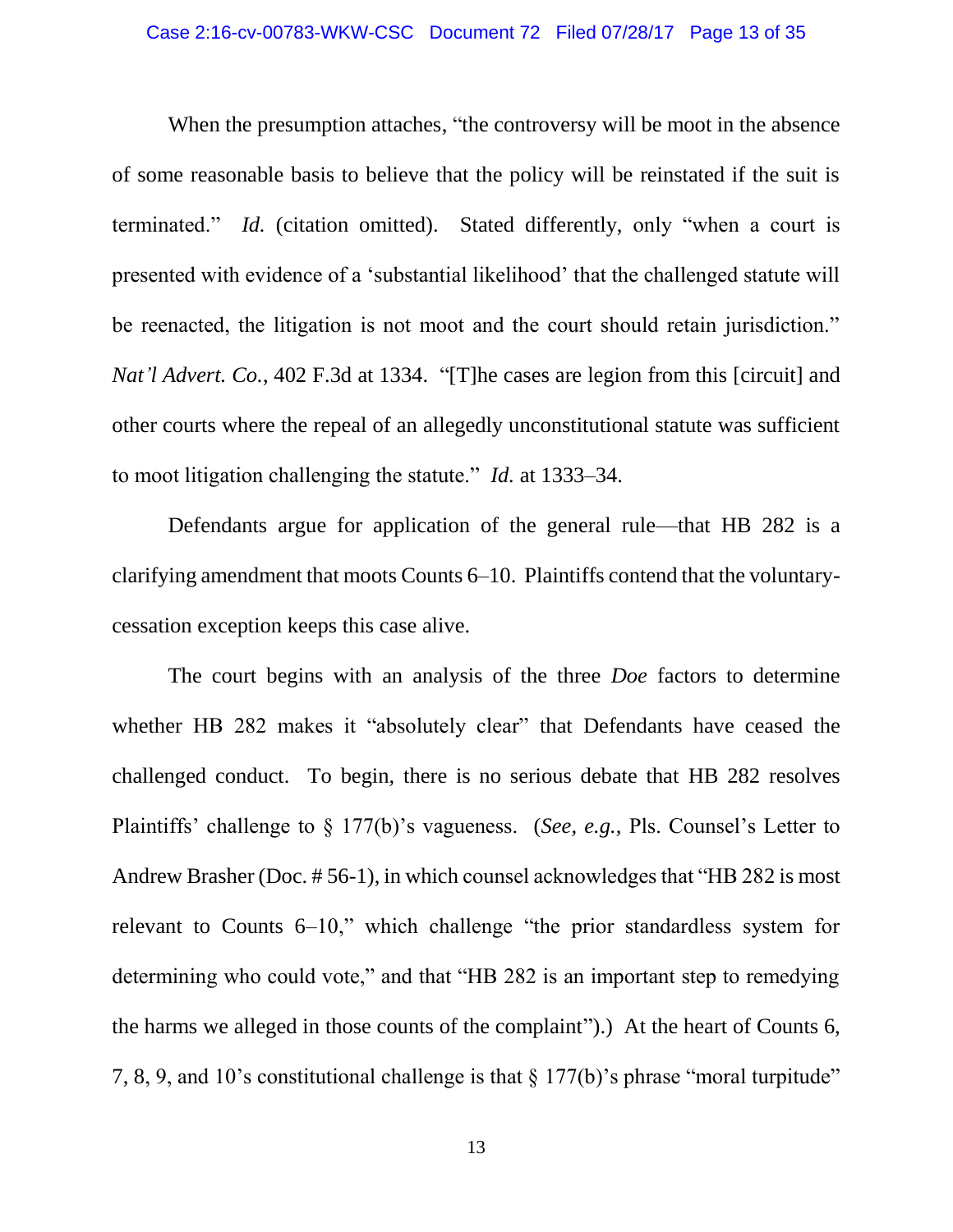is so vague that it fails to provide reasonable guidelines for determining whether a felony conviction "involves moral turpitude." (*See, e.g.*, Compl. ¶ 198 ("The failure [of the State of Alabama] to define . . . crimes of moral turpitude imposes an unconstitutional burden on those qualified to vote under Alabama law but who have been convicted of felonies." (Count 6)); Compl. ¶ 207 (incorporating ¶ 198 into Count 7); Compl. ¶ 211 ("[T]he risk of erroneous deprivation [of procedural due process] is high" because county registrars, with no legal training, must interpret § 177(b) in order to determine a citizen's eligibility to vote (Count 8); Compl. ¶¶ 222, 224, 225 (§ 177(b)'s "prohibition on voting for those convicted of felonies involving moral turpitude—with possible exception of those crimes listed in Alabama Code Section 15-22-36.1(g)"—is standardless, does not provide fair notice of the conduct prohibited, and is void for vagueness (Count 9); Compl. ¶ 227 ("Defendants' enforcement of Section 177(b) is not guided by a principled determination of which felonies 'involve moral turpitude'" and, thus, has resulted in a system of arbitrary disenfranchisement in violation of the Fourteenth Amendment (Count 10)).)

Through the enactment of HB 282, the Alabama legislature has addressed Plaintiffs' quandary. HB 282's list of specific Alabama felonies, by crime and code section, is a definitive list of felonies involving moral turpitude under § 177(b)'s felony disenfranchisement provision. Plaintiffs now can be certain whether their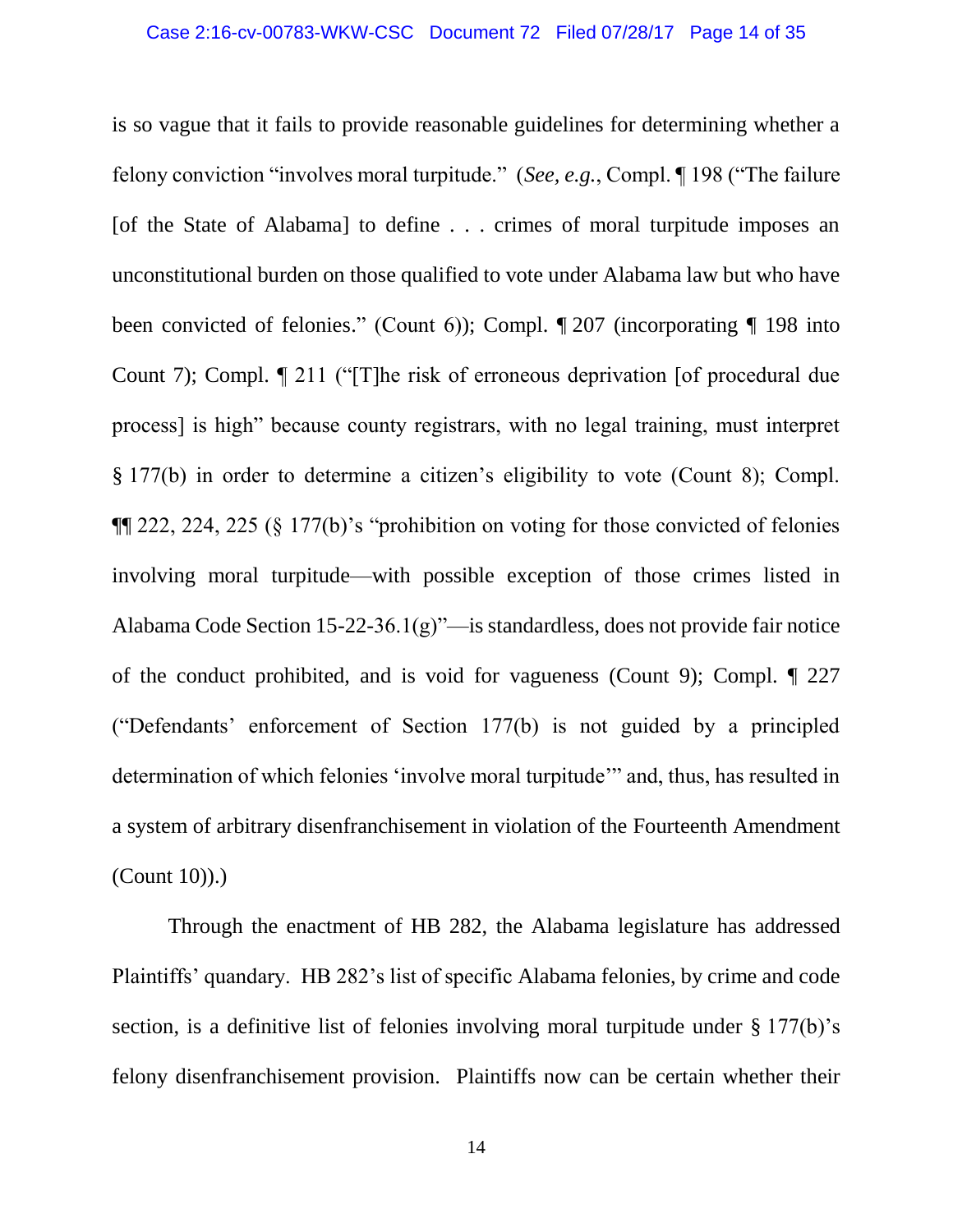convictions are disqualifying. They can review HB 282 and know whether their felony conviction involves moral turpitude. In fact, as a result of HB 282's listing of disqualifying felonies, Antwoine Giles and Laura Corley now know with certainty that they are eligible to vote because their felonies are not on the HB 282 list.<sup>2</sup> Counts  $6-10$ 's challenges that § 177(b)'s phrase "moral turpitude" is vague and lacks reasonably clear guidelines hardly can be said to still exist in view of HB 282. Plaintiffs have not argued that HB 282 fails to provide them with clarity as to whether their felony convictions involve "moral turpitude."

Additionally, although Plaintiffs are not content with the progress of HB 282's implementation, the preponderance of the evidence shows that registrars are abiding by and applying HB 282 when registering felons to vote. More specifically, at the state association of registrars conference in June 2017, the Alabama Secretary of State advised registrars to use HB 282's list as the exclusive means of evaluating registrants. Registrars also have received an amended registrars' handbook that has been updated to incorporate the legislation. (Ex. B, Decl. of Clay Helms  $\P\P$  8, 9.) And, in Montgomery County, a felon was permitted to register to vote under the new

 $\overline{\phantom{a}}$ 

<sup>&</sup>lt;sup>2</sup> Mr. Giles alleges that his name was purged from the Montgomery County voter registration list after his 2006 Alabama conviction for stalking in the first degree. Because that felony is not on the HB 282 list, he now is eligible to register to vote. Ms. Corley alleges that she received conflicting information from state agencies as to whether her 2015 Alabama convictions for possession of controlled substances disqualified her from voting, and, thus, she was uncertain whether she could register to vote in Jefferson County. Because the felony underlying Ms. Corley's convictions is not on the HB 282 list, she now knows with certainty that she is qualified to vote.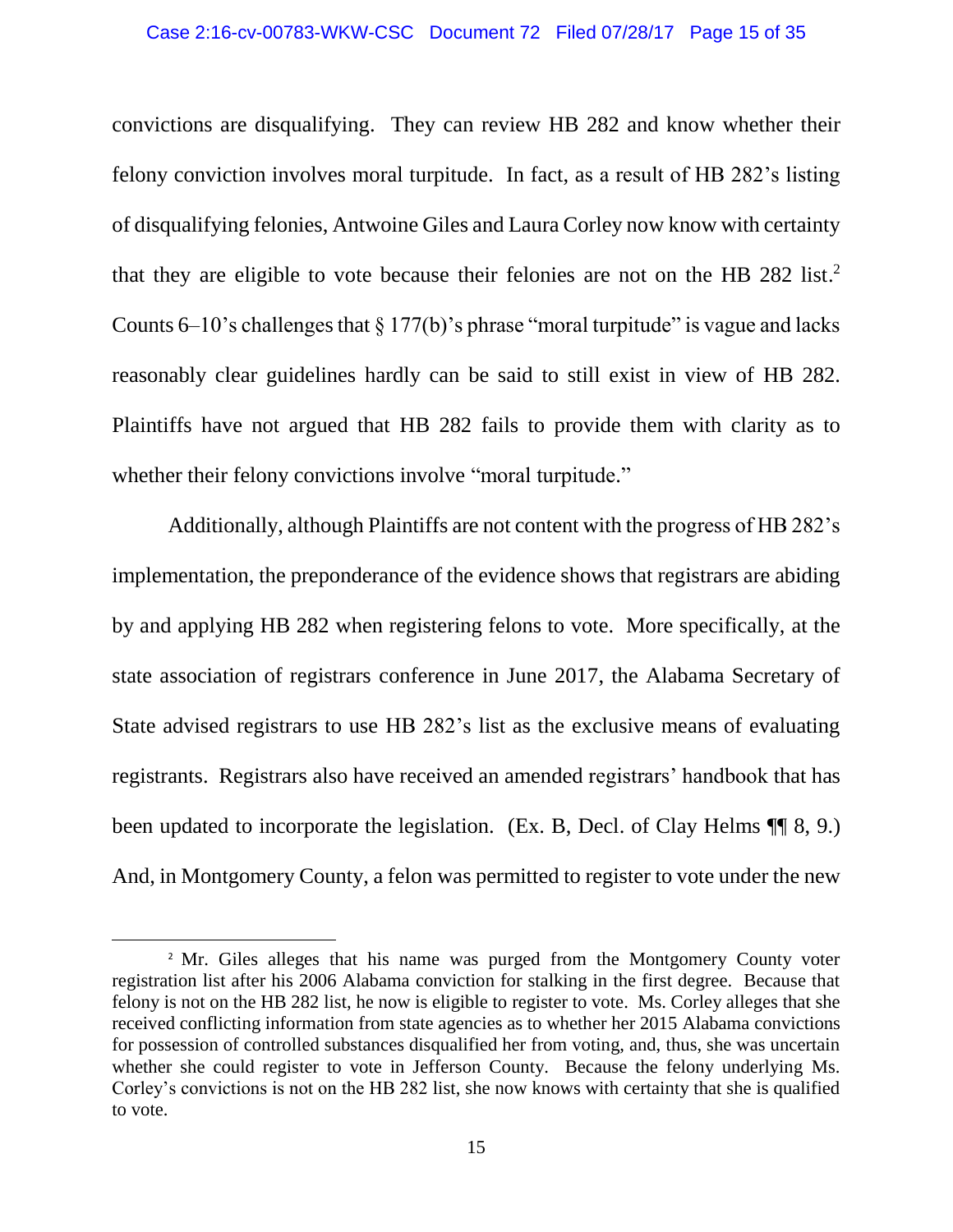law, whose felony would have been disqualifying under the old law. (Ex. E, Decl. of George Noblin ¶ 4.) The Secretary of State's liaison with the Board of Registrars is "not aware of any registrar who has received an application to register from a felon and has not applied the new law." (Ex. B, Decl. of Clay Helms ¶ 7.) These facts demonstrate that HB 282, through its enactment and application, unambiguously terminated the offending conduct. The first factor is satisfied.

As to the second factor, there is no evidence, argument, or suggestion that HB 282 was an attempt to manipulate this court's jurisdiction over this lawsuit. There is no evidence suggesting that the Alabama legislature intends to repeal HB 282 after this lawsuit concludes. To the contrary, the record reveals that the passage of HB 282 is the culmination of several years of work initiated by the Alabama Secretary of State. (*See* Ex. C, Decl. of Brent Beal ¶ 2 (Doc. # 63-3).) Defendants' evidence establishes that, shortly after taking office in 2014, Secretary of State Merrill established an exploratory committee on "voter disenfranchisement and restoration of voting rights." (Ex. A, Decl. of Edward Packard ¶ 6.) A subcommittee of the "voter disenfranchisement and restoration of voting rights" committee drafted proposed legislation to create an exclusive list of felonies that would qualify as felonies of "moral turpitude" for the purposes of voting. (*Id.*) Ultimately, after this bill was introduced in previous sessions, the Alabama Legislature enacted this proposed legislation in a modified form by a unanimous vote in 2017. (*Id.*) These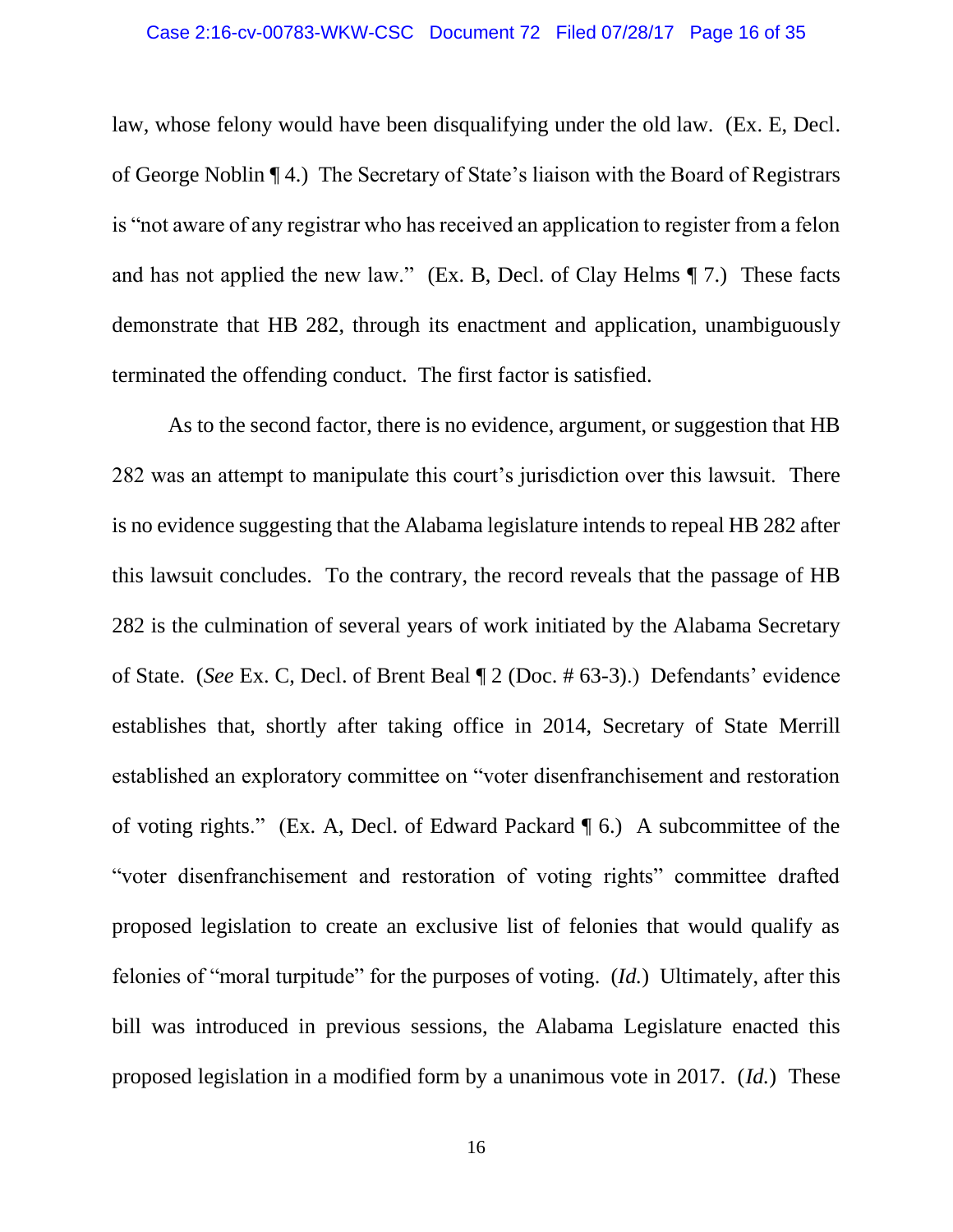#### Case 2:16-cv-00783-WKW-CSC Document 72 Filed 07/28/17 Page 17 of 35

facts show that substantial deliberation undergirded HB 282's enactment. The second factor is met.

Finally, with respect to the third factor, Defendants are applying HB 282 and are in the midst of implementing programs to educate registrars, voters, and other officials on the new law. There is no evidence that any eligible HB 282 voter has been denied the right to register to vote. This evidence, together with the unanimous vote for the law in both chambers of the legislature, demonstrates Defendants' commitment to abide by the new law and its "adhere[nce] to a new course of conduct." *Doe*, 747 F.3d at 1323.

In sum, the State of Alabama's enactment of HB 282 is "a clear indicator of unambiguous termination" of the allegedly unconstitutional conduct. *Id.* at 1322. Accordingly, Defendants are entitled to a rebuttable presumption that "they are unlikely to resume illegal activities." *Id.* Plaintiffs have failed to rebut that presumption; they have presented no evidence, for example, that the Alabama Legislature intends that HB 282's repeal will follow on the heels of the conclusion of this lawsuit. The absence of this sort of evidence is not surprising, given that the state legislature passed HB 282 unanimously and that the state's extensive training efforts on HB 282 already are underway.

Based on the foregoing, the enactment of HB 282, which clarifies for Plaintiffs whether their convictions are felonies "involving moral turpitude" under § 177(b),

17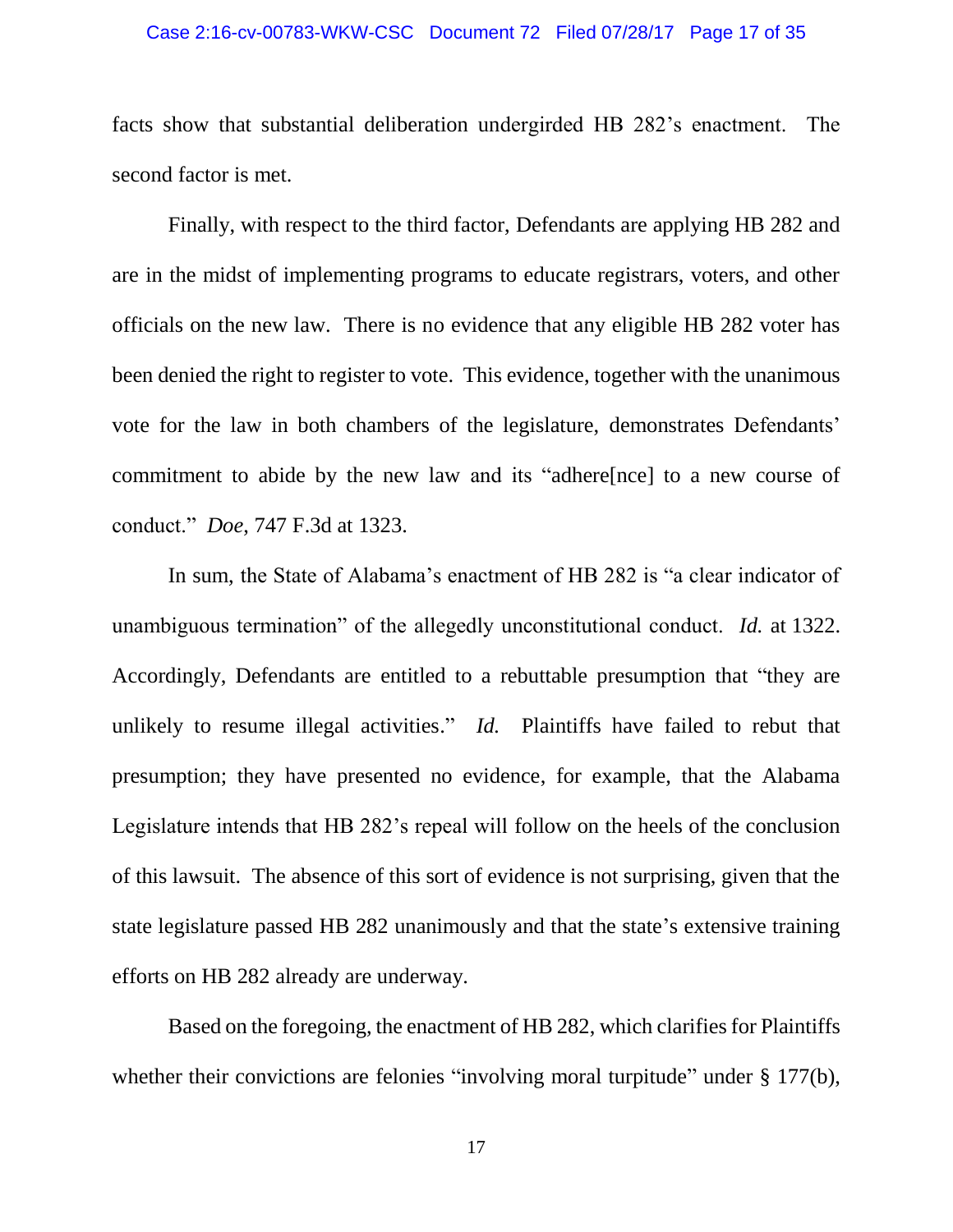moots a legal challenge to the vagueness of  $\S$  177(b)'s moral turpitude phrase. The claims' mootness is a jurisdictional flaw that precludes the court from reaching the merits of these claims. Because Counts 6, 7, 8, 9, and 10 are moot, Plaintiffs cannot demonstrate a likelihood of success on the merits.<sup>3</sup>

Felons do not have a fundamental right to vote protected by strict scrutiny (absent allegations that a disenfranchisement classification discriminates on the basis of race or other suspect criteria). A state's decision to deprive some convicted felons, but not others, of voting rights is not subject to a strict scrutiny standard. In *Richardson v. Ramirez*, 418 U.S. 24 (1974), the Supreme Court upheld a California statute disenfranchising felons convicted of "infamous crimes," holding that, notwithstanding the guarantee of equal protection in Section 1 of the Fourteenth Amendment, the reduced-representation clause in Section 2 permitted the state to disenfranchise felons. *See id.* at 52–55. The Court rejected the petitioners' argument that the statute limiting their voting rights was subject to strict scrutiny. It reasoned that states can disenfranchise felons on the "demonstrably sound proposition that § 1, in dealing with voting rights as it does, could not have been meant to bar outright a form of disenfranchisement which was expressly exempted from the less drastic sanction of reduced representation which § 2 imposed for other forms of disenfranchisement." *Id.* at 55.

The Third, former Fifth, Sixth, and Ninth Circuits have interpreted *Richardson*'s analysis of the interplay between Sections 1 and 2 of the Fourteenth Amendment as immunizing felondisenfranchisement provisions from strict scrutiny under the Equal Protection Clause. In *Owens v. Barnes*, 711 F.2d 25 (3d Cir. 1983), which addressed a challenge that Pennsylvania's law disenfranchising convicted felons during their incarceration violated equal protection, the Third Circuit held that *Richardson* compelled the conclusion that "the right of convicted felons to vote is not fundamental." *Id.* at 27 (citing *Richardson*, 418 U.S. at 654). It held that "the state cannot only disenfranchise all convicted felons but it can also distinguish among them provided that such distinction is rationally related to a legitimate state interest." *Id.* Pennsylvania could have rationally concluded that one of the losses attendant to incarceration should be the loss of "participation in the democratic process" and that incarcerated and un-incarcerated felons did not stand on equal footing for purposes of voting rights. *Id.* at 28. The Sixth Circuit aligned with *Owens*, holding that "[i]t is undisputed that a state may constitutionally disenfranchise convicted felons," *id.* (citing *Richardson*, 418 U.S. at 24), and that "the right to vote is not fundamental," *id.* (citing *Owens*, 711 F.2d at 27).

The Ninth Circuit emphasized that, as for their equal protection claim, the plaintiffs could not "complain about their loss of a fundamental right to vote because felon disenfranchisement is explicitly permitted under the terms of *Richardson*, 18 U.S. at 55." *Harvey v. Brewer*, 605 F.3d

 $\overline{\phantom{a}}$ <sup>3</sup> Although the court's decision on mootness obviates the necessity to delve into the merits of Counts 6–10, it is nonetheless important to clear up a misconception in Plaintiffs' briefing. Plaintiffs contend that, because "Alabama's system of disenfranchisement unquestionably . . . led to the arbitrary deprivation of *fundamental rights*, Plaintiffs are likely to succeed" on Count 6–10. (Pls.' Mot. Prelim. Inj., at 19 (emphasis added).)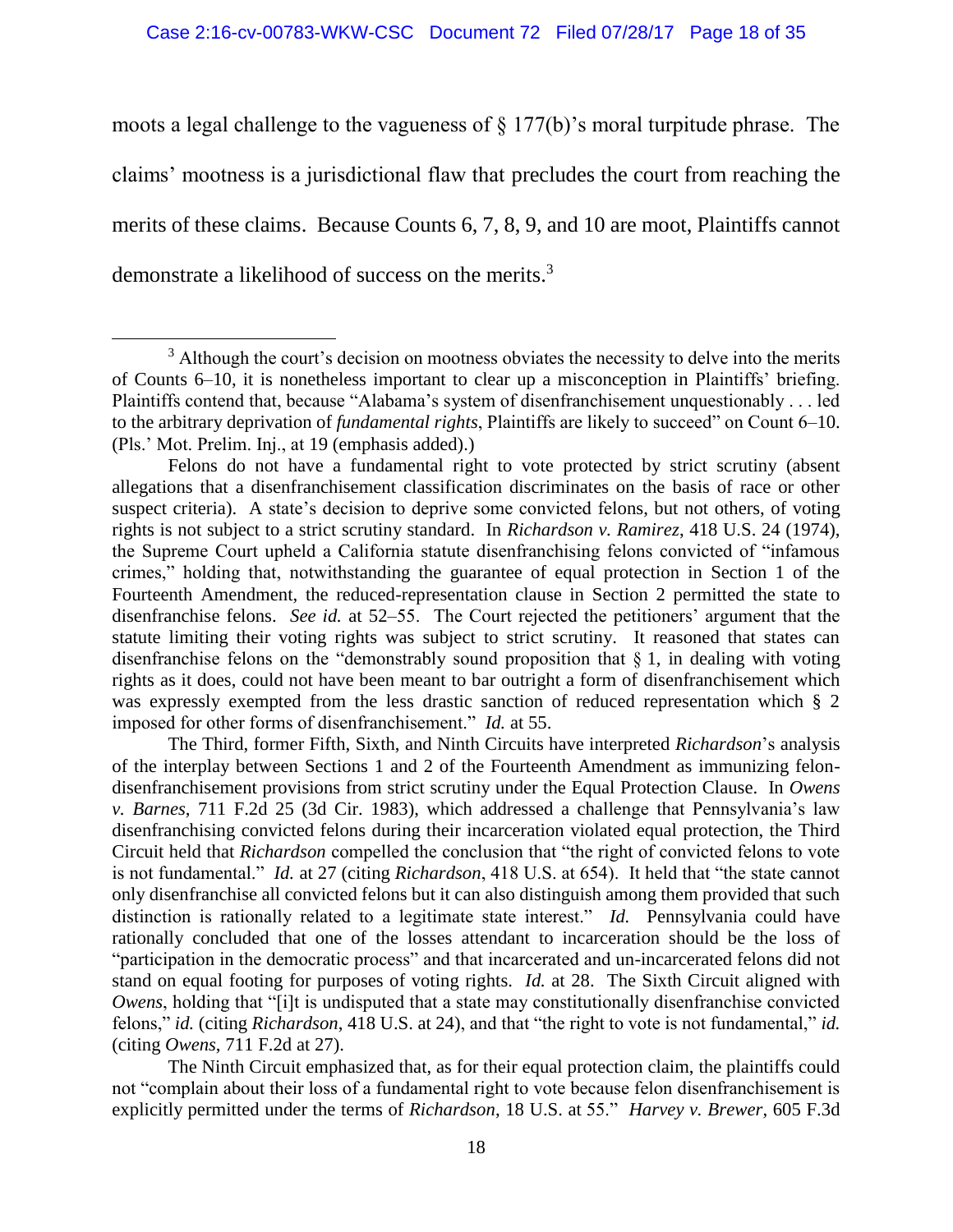# **2.** *The requested preliminary injunctive relief is unlike the relief sought in the Complaint.*

A preliminary injunction is not appropriate when it is based on relief that "is not of the same character [as that requested in the complaint], and deals with a matter lying wholly outside the issues in the suit." *Kaimowitz v. Orlando*, 122 F.3d 41, 43 (11th Cir. 1997) (per curiam), *amended on reh'g on other grounds by* 131 F.3d 950 (11th Cir. 1997). *See also Westbank Yellow Pages v. BRI, Inc.*, No. 96-1128, 1996 WL 255912, at \*1 (E.D. La. May 13, 1996) ("A preliminary injunction is not an appropriate vehicle for trying to obtain relief that is not even sought in the underlying

 $\overline{\phantom{a}}$ 1067, 1079 (9th Cir. 2010). It explained that it would "not apply strict scrutiny as [it] would if plaintiffs were complaining about the deprivation of a fundamental right." *Id.* Finally, in *Shepherd v. Trevino*, 575 F.2d 1110, 1114–15 (5th Cir. 1978), the former Fifth Circuit applied the rationalbasis test, rather than strict scrutiny, to a state statutory scheme that disenfranchised all convicted felons, but that provided a mechanism for the restoration of voting rights only to those who were convicted in state court, not federal court.

All that said, the Supreme Court has not immunized all felon disenfranchisement laws from constitutional review. In *Hunter v. Underwood*, 421 U.S. 22 (1985), the Court held that the 1901 Alabama Constitution's provision that disenfranchised individuals convicted of misdemeanors involving moral turpitude was racially discriminatory. The Court explained: "We are confident that [Section] 2 [of the Fourteenth Amendment] was not designed to permit the purposeful racial discrimination attending the enactment and operation of [the state constitutional provision] which otherwise violates [Section] 1 of the Fourteenth Amendment. Nothing in our opinion in *Richardson v. Ramirez* suggests the contrary." *Id.* at 233. This is the claim Plaintiffs bring in Count 1, which will be addressed in a separate opinion in the context of Defendants' pending motion to dismiss.

States cannot make arbitrary classifications between felons. *See, e.g., Richardson,* 418 U.S. at 56 (remanding a claim that "there was such a total lack of uniformity in county election officials' enforcement of the challenged state laws as to work a separate denial of equal protection"); *Owen v. Barnes*, 711 F.2d 25, 27 (3d Cir. 1983) (noting in dicta that a state "could not disenfranchise similarly situated blue-eyed felons but not brown-eyed felons"); *Shepherd v. Trevino*, 575 F.2d 1110, 1114 (5th Cir. 1978) ("[S]elective disenfranchisement or reenfranchisement of convicted felons . . . must bear a rational relationship to the achieving of a legitimate state interest." (internal citations omitted)).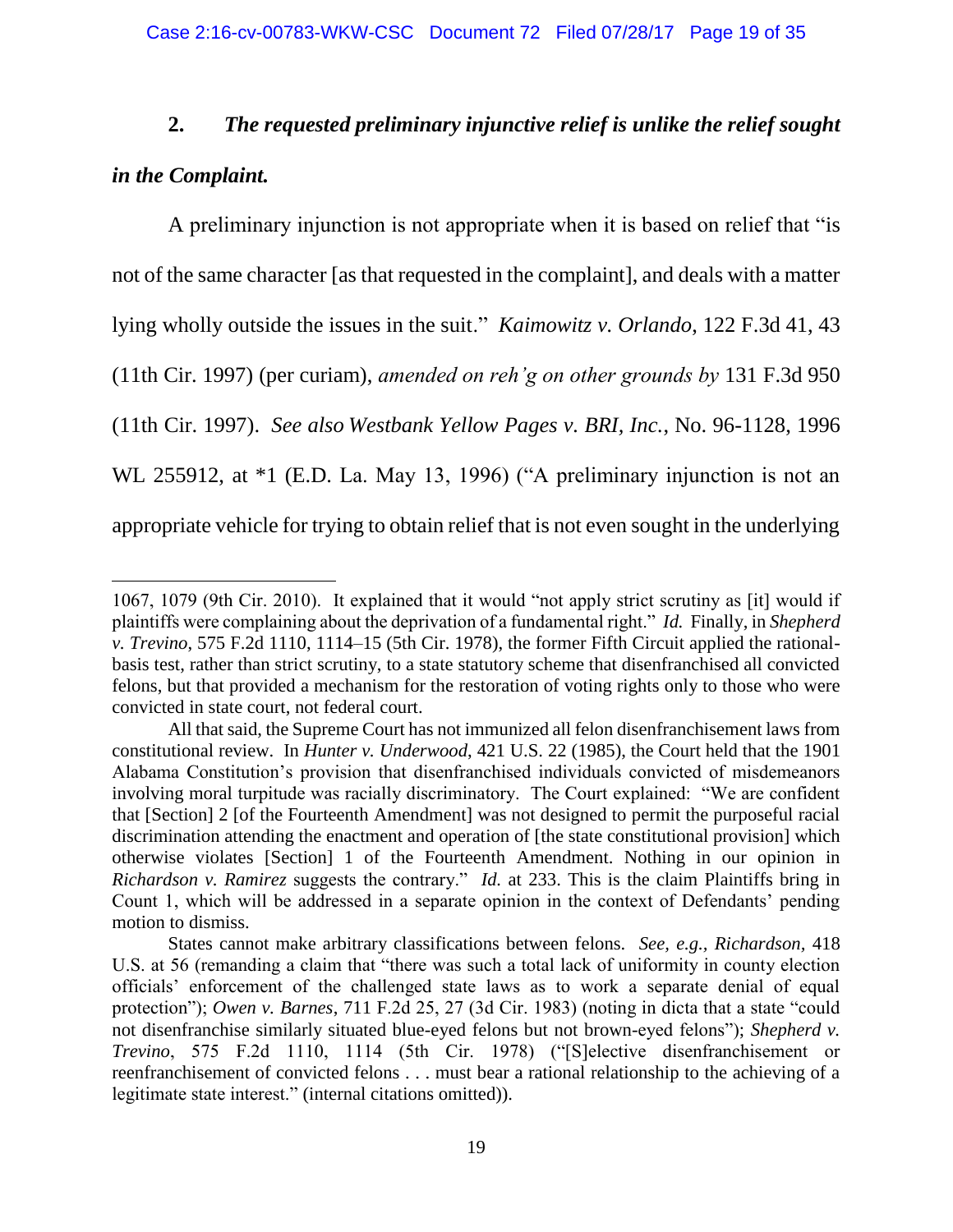action."). The relief requested here is problematic, both for what it seeks and for whom it is sought.

First, the relief requested in the motion for preliminary injunction is of a different nature than that pleaded in the Complaint. The Complaint seeks a declaratory judgment that § 177(b)'s moral-turpitude standard is unconstitutional and a permanent injunction enjoining Defendants from enforcing § 177(b), for example, by preventing Defendants "from denying any voter registration applications on the basis of felony convictions." (Compl., at 56.) The motion for preliminary injunction changes the focus of the relief to HB 282. (Pls.' Mot. Prelim. Inj., at 28.) As Plaintiffs admit, the motion for preliminary injunction asserts "new facts relevant to the passage of HB 282," (*id.* at 2), and asks the court to order the Secretary to provide notice of HB 282 in a specified manner and to automatically reinstate certain HB 282 voters. These remedies are not the remedies that the Complaint requests should Plaintiffs succeed in their underlying suit challenging the constitutionality of  $\S 177(b)$ .<sup>4</sup>

Moreover, to be clear, the subject matter of both the Complaint and the motion for preliminary injunction concerns the voting rights of felons. But the Complaint focuses on felons who, under § 177(b), could not vote, either because the state

 $\overline{a}$ 

<sup>&</sup>lt;sup>4</sup> Because the relief Plaintiffs seek in their motion for preliminary injunction arises from the passage of HB 282, which occurred eight months after the commencement of this action, that relief could not have been encompassed in the Complaint.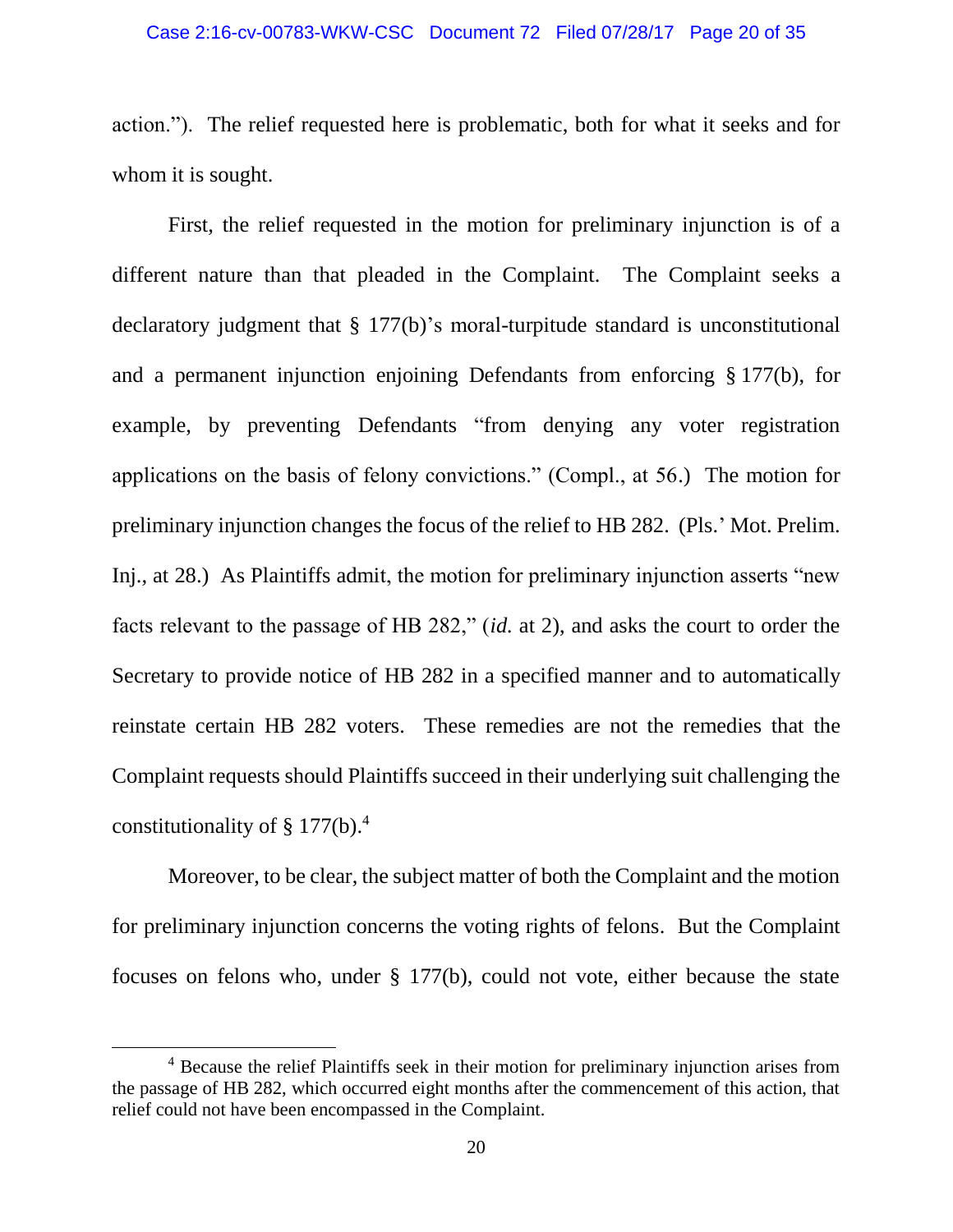#### Case 2:16-cv-00783-WKW-CSC Document 72 Filed 07/28/17 Page 21 of 35

explicitly had taken away that right or because of the uncertainty § 177(b) created as to whether a conviction arose from a felony involving moral turpitude. The motion for preliminary injunction, on the other hand, turns attention to felons who now undeniably can vote by virtue of HB 282. Felons whose voting rights have been "affirmed" in that they now are eligible to register to vote (the subject of the motion for preliminary injunction) are not felons whose voting rights have been denied because of a felony conviction (the subject matter of the Complaint).

Second, Plaintiffs request preliminary injunctive relief for a new putative class of felons. In their brief in support of their motion for preliminary injunction, Plaintiffs ask for "relief solely for those voters whose rights under Section 177 of the [Alabama] Constitution have been affirmed by HB 282." (Pls.' Mot. Prelim. Inj., at 8.) It appears that Plaintiffs have formulated a class of felons—those who previously were denied voting rights or were unsure of their eligibility to vote under § 177(b) (and therefore did not attempt to register), but who now are eligible to vote and are certain of that eligibility because HB 282 has clarified that their felonies are not disqualifying. But this class is not a part of the class or nine sub-classes alleged in the Complaint.

The Complaint's class and sub-classes share a common factual denominator. Each includes unregistered voters who have been denied the right to vote because either their voting applications were denied, their names were purged from the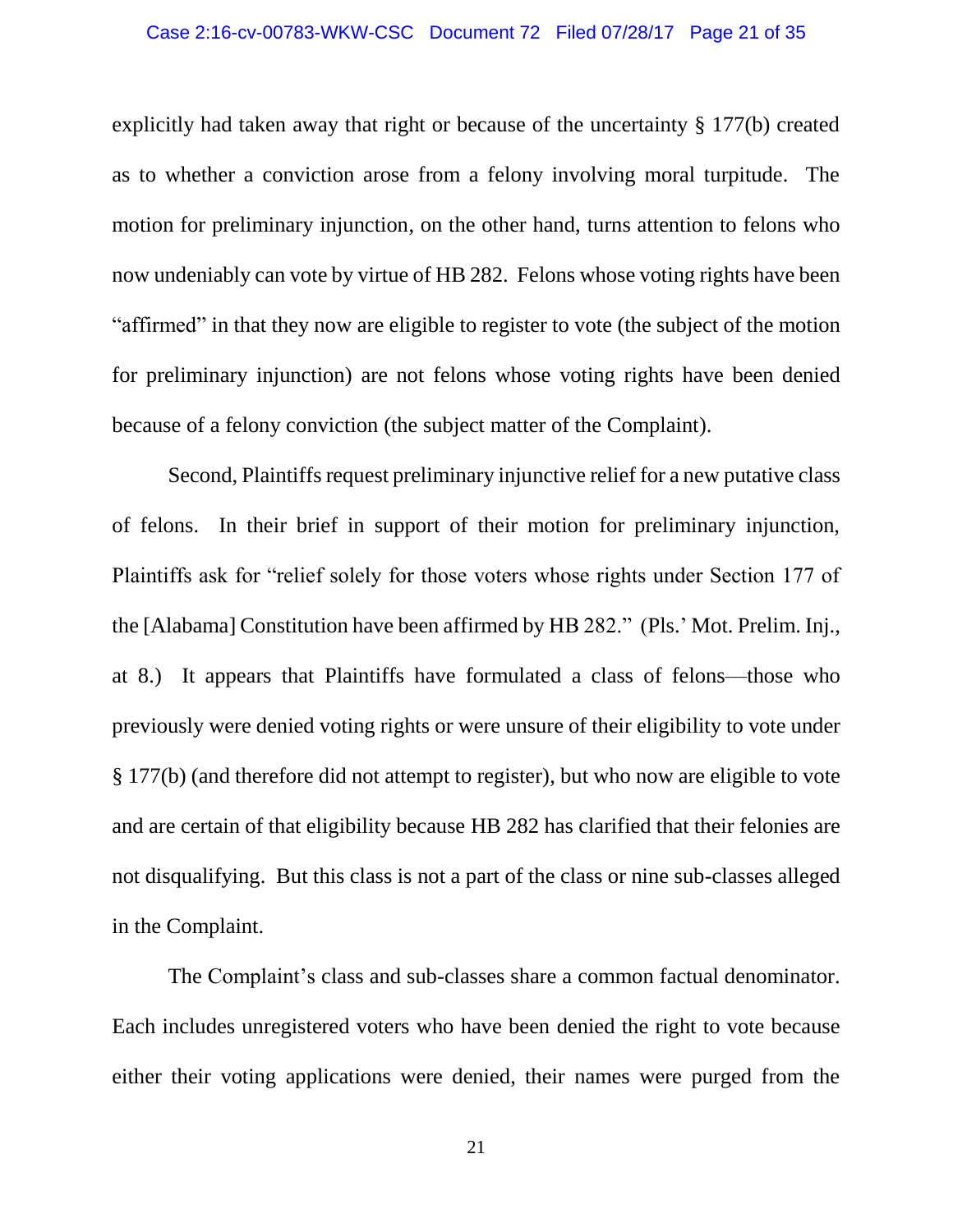voting registration rolls, or they cannot be legally certain whether their felony convictions are felonies involving moral turpitude. As Plaintiffs point out, the Complaint could not have alleged a purported class of HB 282 voters because HB 282 was non-existent at the initiation of this suit. But this point ignores that adding classes (and claims) in briefs circumvents the letter and spirit of the orderly procedures established by the Federal Rules of Civil Procedure for the efficient administration of a lawsuit. *See Gyenis v. Scottsdale Ins. Co.*, No. 8:12-CV-805-T-33AEP, 2013 WL 3013618, at \*1 (M.D. Fla. June 14, 2013) ("The Federal Rules of Civil Procedure are necessary for the orderly and efficient running of this Court and to ensure that in the interests of justice, everyone is on a level playing field. The Rules cannot be ignored or overlooked."); *see, e.g.*, Fed. R. Civ. 15(a), (d) (governing pre-trial amendments to pleadings and supplemental pleadings); *cf. Am. Fed'n of State, Cnty. & Mun. Emps. Council 79 v. Scott*, 717 F.3d 851, 863 (11th Cir. 2013) ("A plaintiff may not amend her complaint through argument in a brief opposing summary judgment.").

Plaintiffs have not moved to amend the Complaint or to supplement the pleadings in order to redefine the claims for relief or the purported class. These pleading deficiencies, which expand the litigation highway outside the Complaint's roadmap, present yet another reason for denying the motion for preliminary injunction.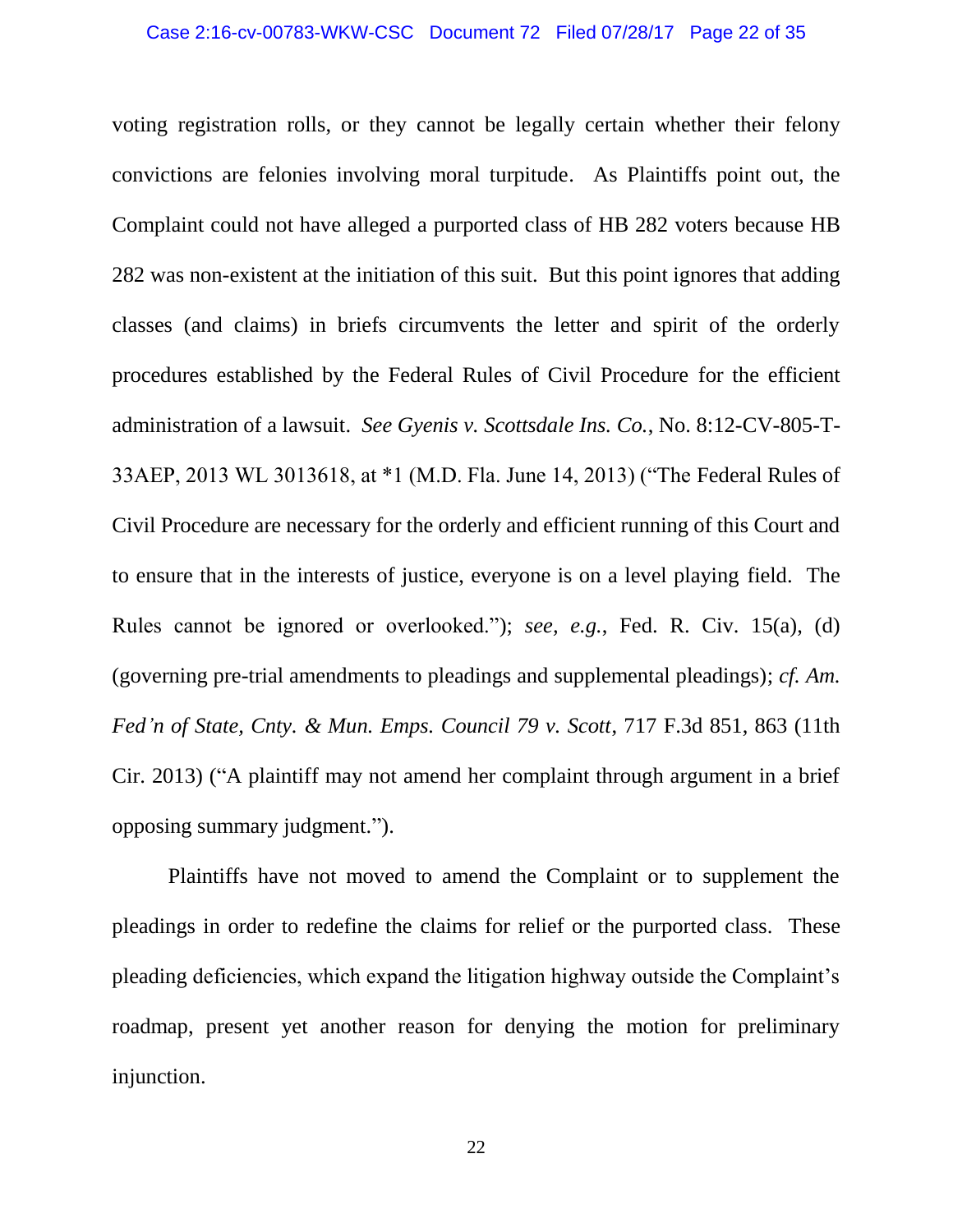## **3.** *Plaintiffs have a* **Pennhurst** *problem***.**

The Eleventh Amendment prevents a federal court from issuing an injunction against state officials solely to require them to adhere to state law. *Pennhurst State Sch. & Hosp. v. Halderman*, 465 U.S. 89, 106–07 (1984) ("[I]t is difficult to think of a greater intrusion on state sovereignty than when a federal court instructs state officials on how to conform their conduct to state law."). To avoid the *Pennhurst* problem, Plaintiffs' new claims challenging Defendants' implementation of HB 282 may only proceed in federal court if a provision of federal law creates a right to the enforcement of HB 282.

Plaintiffs argue that *Pennhurst* is inapposite because they seek an injunction against state officials to "remedy the harms caused by their *unconstitutional* behavior" under federal law. (Doc. # 59, at 4 (emphasis in original).) Plaintiffs' attempt to differentiate *Pennhurst* from this case is not convincing.

Plaintiffs express no dissatisfaction with HB 282 itself; they advance no argument that HB 282 violates the federal constitution. Rather, Plaintiffs complain that, since May 25, 2017, Defendants have refused to implement HB 282 in a manner that would maximize notice to HB 282 voters and give more opportunities to HB 282 voters to vote in the August 15 special election for the U.S. Senate seat in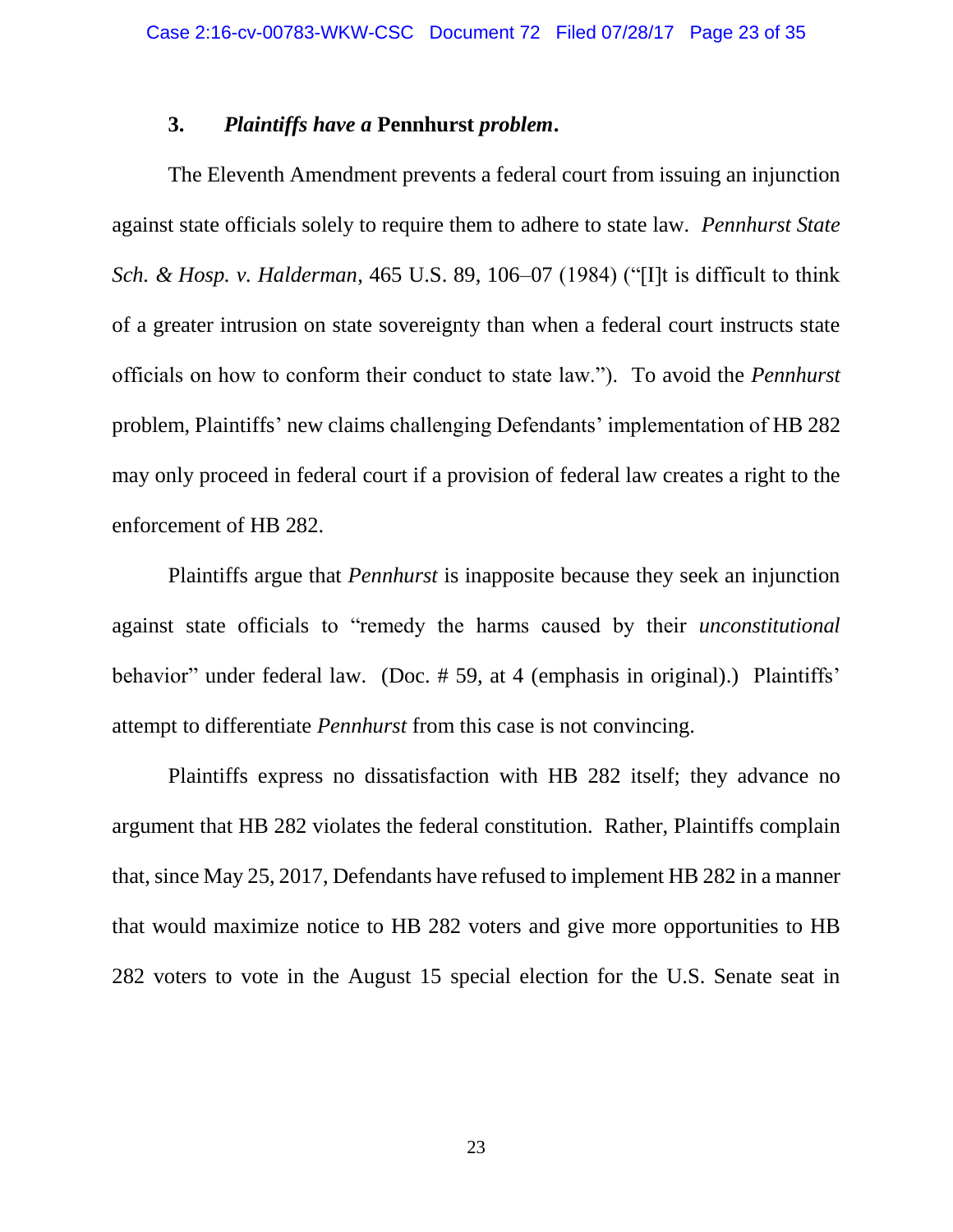Alabama. 5 (*See* Pls.' Mot. Prelim. Inj., at 28, in which Plaintiffs argue that they seek "full implementation of governing Alabama law").) What Plaintiffs really appear to be asking is that this court supervise and direct these state Defendants in how they should carry out their responsibilities under HB 282, a state law. The true nature of this "remedy" sounds in state law. Plaintiffs fail to persuade the court, at this juncture, that *Pennhurst* is not prohibitive of what they are asking this court to do. At the very least, *Pennhurst* presents another reason why Plaintiffs have not demonstrated a substantial likelihood of success on the merits.

## **B. Plaintiffs have not shown a substantial threat of irreparable injury.**

Plaintiffs contend that "[e]ligible HB 282 voters plainly face irreparable injury if the State does not take the[ ] [requested] commonsense steps to implement HB 282, correct recent unlawful voter registration purges and application denials, and educate voters about HB 282's eligibility requirements." (Pls.' Mot. Prelim. Inj., at 26–27.) The argument is illogical on many levels.

"A showing of irreparable injury is the sine qua non of injunctive relief." *Siegel*, 234 F.3d at 1176 (citations omitted). "[T]he asserted irreparable injury must

l

 $<sup>5</sup>$  There is irony in this argument because HB 282 is not effective until August 1, 2017.</sup> However, because HB 282 voters will be able to vote in the August 15, 2017 special primary election, should they choose to register to vote, Defendants are applying the law now so that these individuals can meet the July 31 voter registration deadline.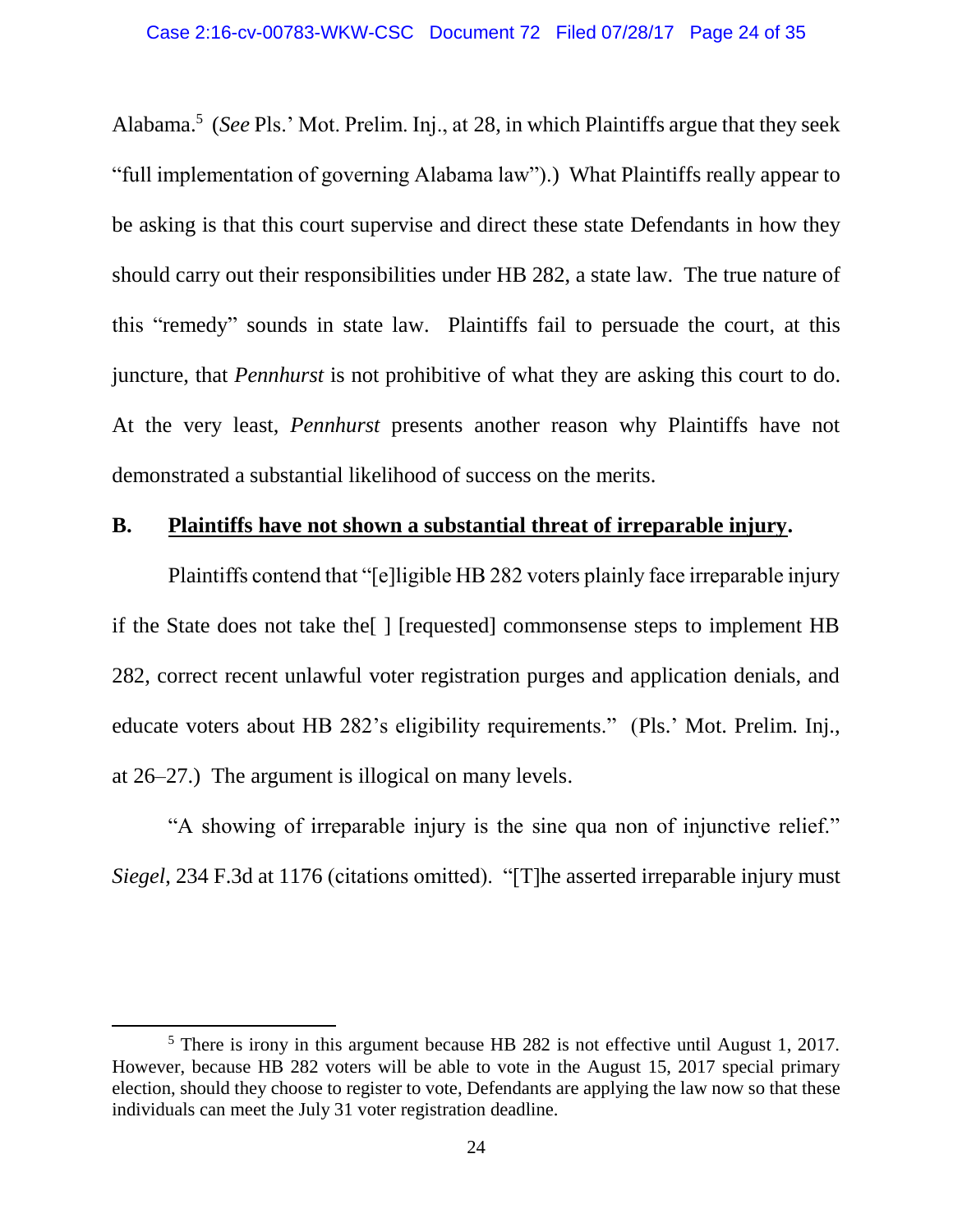be neither remote nor speculative, but actual and imminent." *Id.* (citations omitted). Here, for the most part, the asserted injuries are not actual.

An actual injury is imperceptible under these facts. An "HB 282 voter," as Plaintiffs explain it, is an individual whose felony offense does not appear on the list of offenses in HB 282 and, thus, who is *not* disqualified to vote on the basis of a felony involving moral turpitude. The injuries alleged in Counts 6–10 focus on the harm to Plaintiffs—the inability to discern whether their felony convictions render them unable to vote—caused by § 177(b)'s "failure to define or list disqualifying crimes or crimes of moral turpitude." (Compl. ¶ 198.) HB 282 has alleviated that harm. It is no longer problematic for Plaintiffs to determine whether they are eligible to vote. All a Plaintiff needs to know is the offense resulting in his or her conviction. If that felony is on the HB 282 list, he or she cannot vote; if it is not on that list, he or she can vote. Plaintiffs do not deny that HB 282's "comprehensive list of crimes that 'involve moral turpitude'" provides the clarity they sought for  $\S 177(b)$ .<sup>6</sup> (Pls.' Mot. Prelim. Inj., at 7.)

Having acknowledged that the alleged unconstitutional scheme (and thus necessarily the injury) of which Plaintiffs allege in the Complaint is "in the past" because of HB 282 (Prel. Inj. H'rg, June 25, 2017), Plaintiffs are left to argue that

 $\overline{a}$ 

 $6$  At this phase of litigation, the parties have not argued, and the court does not address, felony convictions outside Alabama law. As alleged in the Complaint, all of the named Plaintiffs have Alabama felony convictions.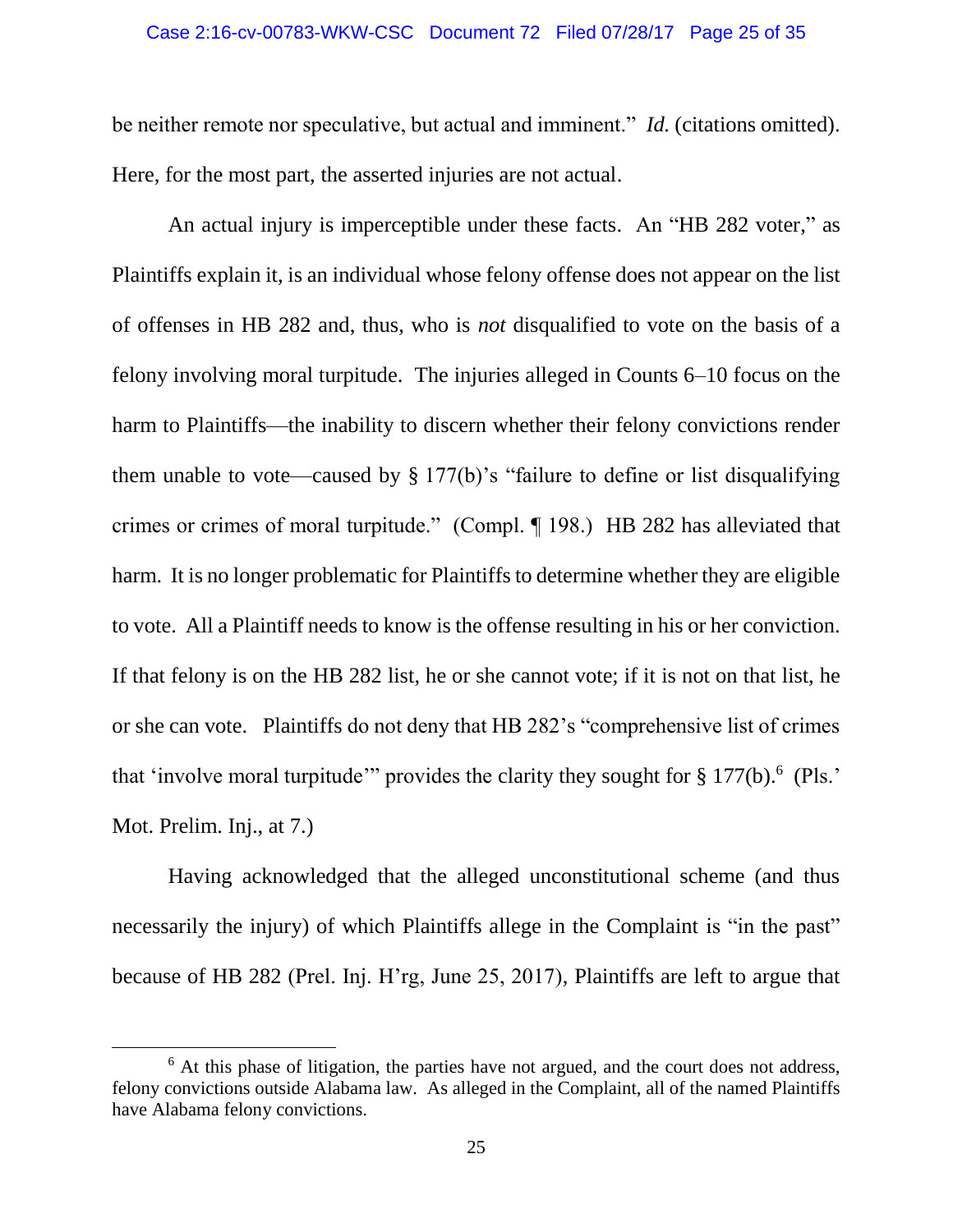Defendants are not doing enough to get the word out on HB 282 to all felons, who were previously disenfranchised under Alabama's old § 177(b) scheme, but who now are eligible to vote by reason of HB  $282<sup>7</sup>$  They want this court to direct the Alabama Secretary of State to post notice about HB 282's voting eligibility standards on its website and to update state and federal voter registration forms. 8 Plaintiffs go so far as to insist that as to those felons, who in the past two years were denied voter registration or were struck from the voter registration rolls, Defendants should automatically reinstate them on the voter registration rolls and provide them with individualized notice of their automatic registration and right to vote. Having reconstructed their injuries in their motion for preliminary injunction, Plaintiffs contend that, post HB 282, they have suffered injuries as a result of Defendants' failure to take these affirmative steps to provide notice and automatic reinstatement.

But, at bottom, these alleged injuries are misdirected. It is true that, once the August 15 special primary election passes, "there can be no do-over" for an

 $\overline{\phantom{a}}$ 

 $<sup>7</sup>$  Of the named Plaintiffs, Mr. Giles and Ms. Corley fit within this new class of HB 282</sup> voters Plaintiffs have identified.

<sup>&</sup>lt;sup>8</sup> There is no dispute that the Alabama Secretary of State's website includes an electronic state voter registration form and that the Secretary has modified the instructions on the electronic form by including a hyperlink that lists the HB 282 felonies. (*See* Ex. B, Decl. of Clay Helms ¶ 13.) Plaintiffs want this court to order the Alabama Secretary of State to attach the list generated by that hyperlink and attach that list to the PDF of the registration form. This additional step, says Plaintiffs, would give voters access to the HB 282 crimes list on the downloaded voter registration form.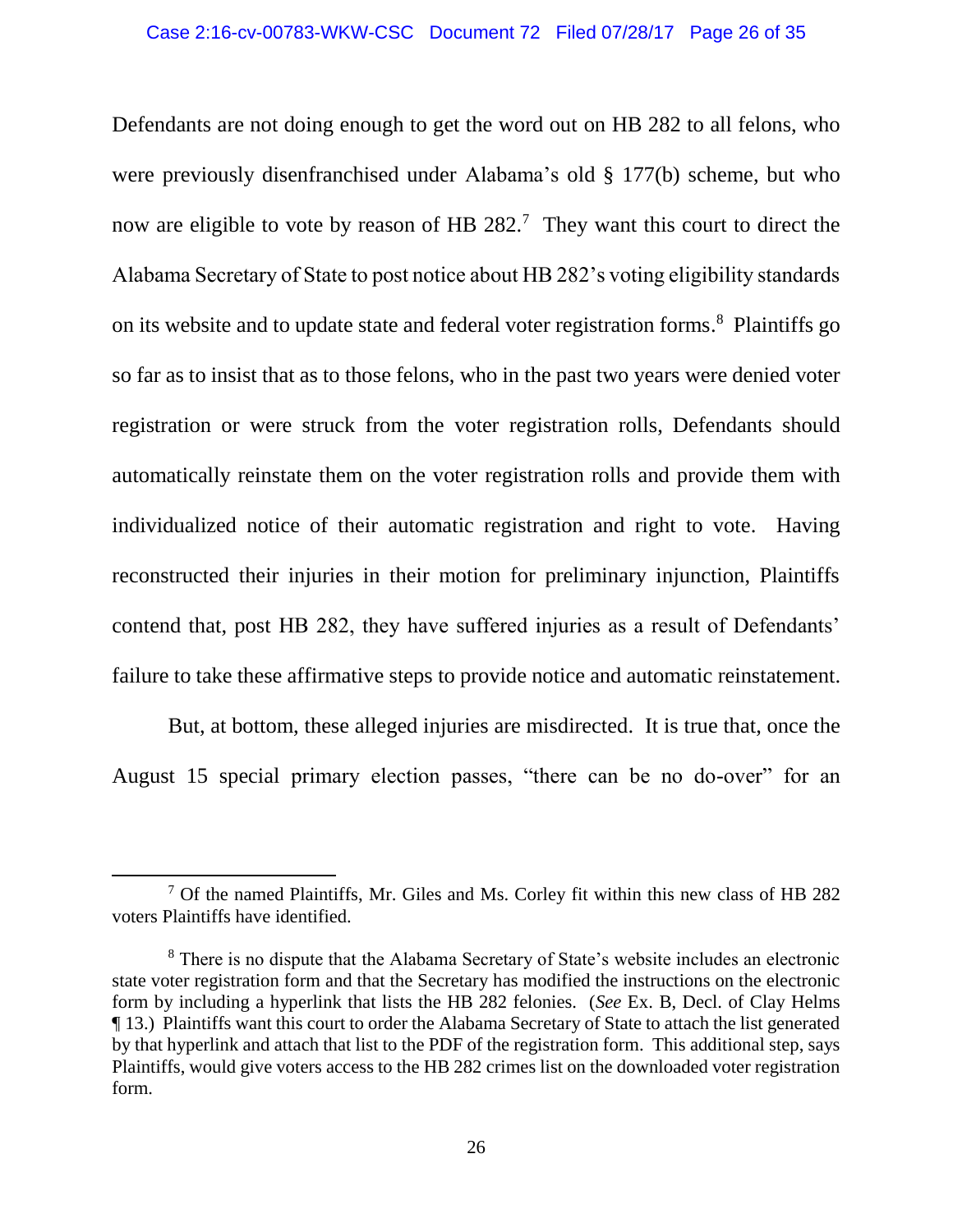unconstitutionally disenfranchised voter. *League of Women Voters of N. Carolina v. North Carolina*, 769 F.3d 224, 247 (4th Cir. 2014). But the HB 282 voters do not contend that they have been disenfranchised. To quote Plaintiffs, HB 282 has "affirmed" these individuals' right to vote. It would be an entirely different matter if Defendants were refusing to allow felons to register to vote where their offense of conviction was not on the HB 282 list. There is no evidence, however, that Defendants have denied any eligible HB 282 voter's application to register to vote or have engaged in any type of prohibitive tactic. Instead, the evidence demonstrates that the county registrars, at the direction of the Alabama Secretary of State, are adhering to HB 282 and are permitting individuals to register whom HB 282 does not disqualify. Plaintiffs, who are eligible HB 282 voters, cannot claim irreparable harm when they have been granted the right to vote.<sup>9</sup>

Moreover, as to the different forms of notice Plaintiffs request—a posting on the Alabama Secretary of State's website; updated state and federal registration forms; and individualized notice—Plaintiffs have presented no evidence that either named Plaintiff suffered any injury based upon a lack of notice. There is no evidence that Mr. Giles or Ms. Corley do not know that they can go to their respective county registrars office and register to vote. There is no evidence that imminent injury will

 $\overline{a}$ 

<sup>&</sup>lt;sup>9</sup> Alabama has in place statutory procedures for disenfranchised felons to request restoration of voting rights. There is no evidence that the State of Alabama is requiring an eligible HB 282 voter to apply to have his or her rights restored before he or she can register to vote.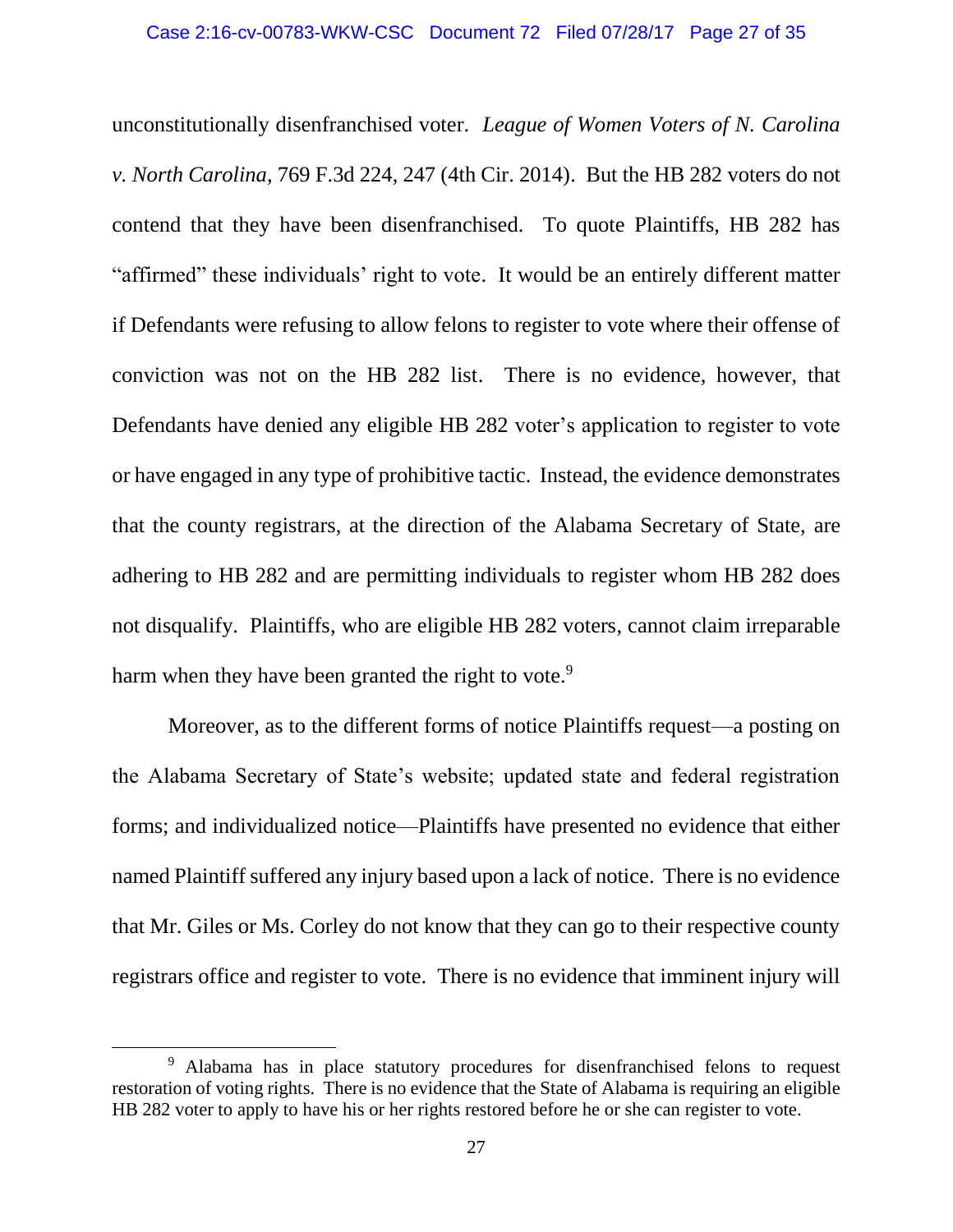occur to Mr. Giles or Ms. Corley if the requested forms of notice are denied to them.

Moreover, as a matter of general observation on public notice rather than a finding, HB 282 and Alabama's felon disenfranchisement laws have received widespread news coverage at the local, county, state, and national levels through broadcast news, the internet, and print media. Exhibits, submitted by both Plaintiffs and Defendants, include compilations of the coverage on these issues and confirm that there have been no less than thirty-five sources of publicity about Alabama's laws on felon disenfranchisement, with most of those sources also reporting on HB 282. Notwithstanding Plaintiffs' contention that Defendants have failed to provide adequate notice of HB 282 to the targeted felon pool of eligible HB 282 voters, it is relevant for the equitable equation that the press has assisted in notifying the public about HB 282.<sup>10</sup>

As to the putative class members of eligible HB 282 voters, the following represents the nature of Plaintiffs' evidence. There is a declaration from a Greater Birmingham Ministries employee, who "think[s] many of these [eligible HB 282] voters may never discover that they have the right to vote" unless they receive "individual notification" of HB 282. (Shearer Decl.  $\P$  10 (Doc. #66-6).) She

 $\overline{\phantom{a}}$ 

 $10$  The media coverage is not referenced here for the truth of the matter asserted, but rather to demonstrate that the news industry is reporting on HB 282 in and outside this state in multiple media formats. *See, e.g., United States v. Michtavi*, 155 F. App'x 433, 435 (11th Cir. 2005) (observing that "the Government did not offer the newspaper articles to prove the truth of the matter asserted therein—the occurrence of the drug bust—but rather to show that newspaper articles reporting a New York drug bust existed, and thereby rehabilitate Cohen's testimony").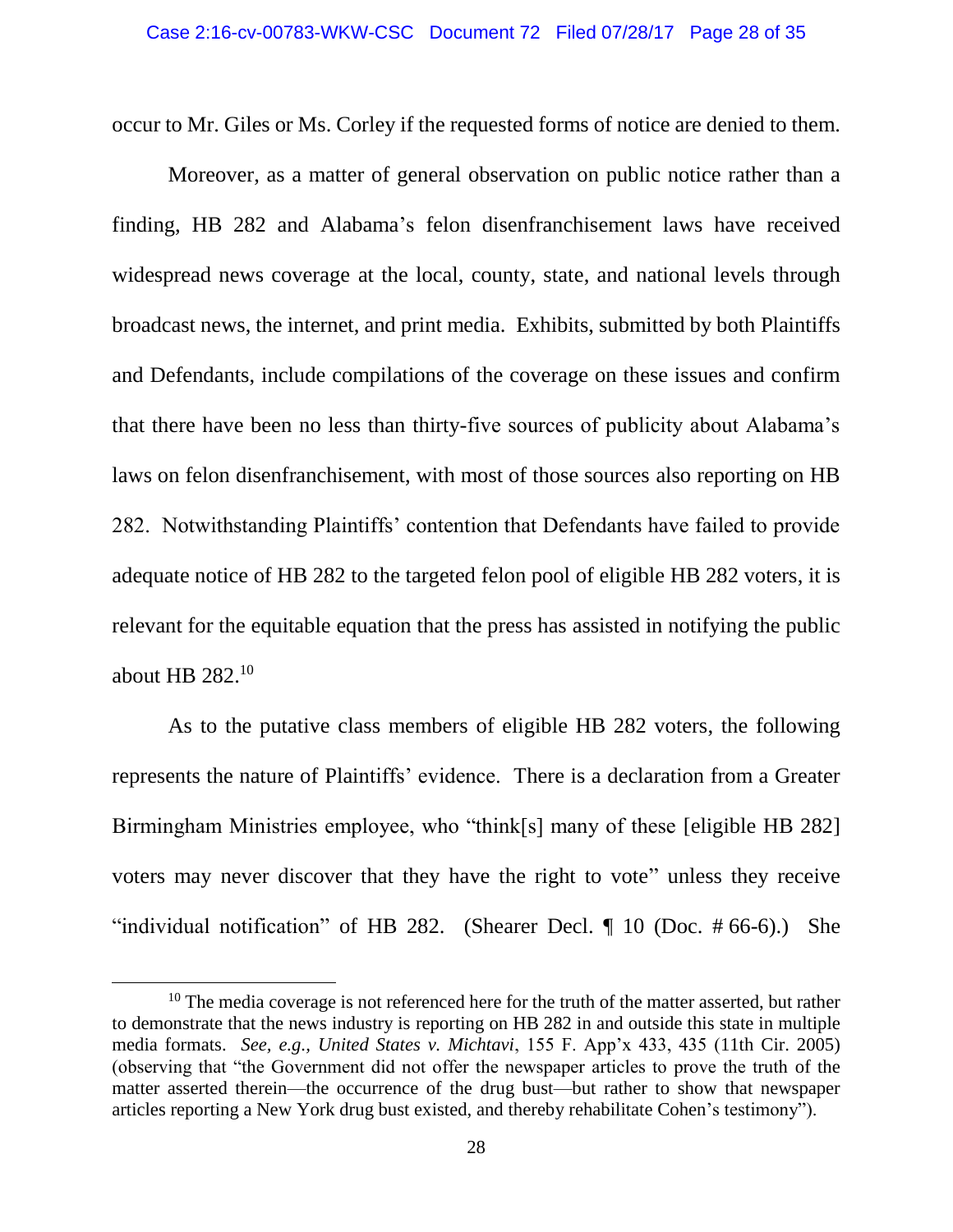explains that many of the eligible HB 282 voters "are poor and do not have regular access to computers and the internet," and, thus, "website notification alone would be insufficient." (*Id.* ¶ 11.) There also are two declarations from individuals who are eligible HB 282 voters, but who say that they would have been "unaware of the new law and [their] ability to register to vote" if they had not been contacted by the Campaign Legal Center. (Brio Richardson Decl. ¶ 8 (Doc. # 66-9); (Willie Goldsmith Decl. ¶ 4 (Doc. # 66-10).)

Individualized notice, along with automatic reinstatement on the voter registration rolls, is what the putative class really seeks because Plaintiffs, in effect, concede that a posting on the Secretary's website on HB 282 would not effectively reach eligible HB 282 voters. These affirmative steps, if Defendants were ordered to take them, would not give HB 282 voters any more voting rights than they have today.<sup>11</sup> They, like their proposed class representatives, can register to vote in their respective counties; there is no question as to their eligibility to vote after HB 282.

Plaintiffs contend, though, that *Hobson v. Pow*, 434 F. Supp. 362 (N.D. Ala. 1977), requires individualized notice and reinstatement to the voter registration rolls

 $\overline{a}$ 

 $11$  It can be assumed that a prominent posting about HB 282 on the Alabama Secretary of State's website would provide the possibility of more opportunities, for an individual who previously was denied or purged from the voting list, to learn about his or her eligibility to register to vote under HB 282. It is just a possibility on this record, though, where one declarant claims it would be inadequate alone, no Plaintiff contends that such a notice would be adequate, and where the supposition is that most HB 282 voters do not have internet access. This requested relief is too speculative to warrant preliminary injunctive relief.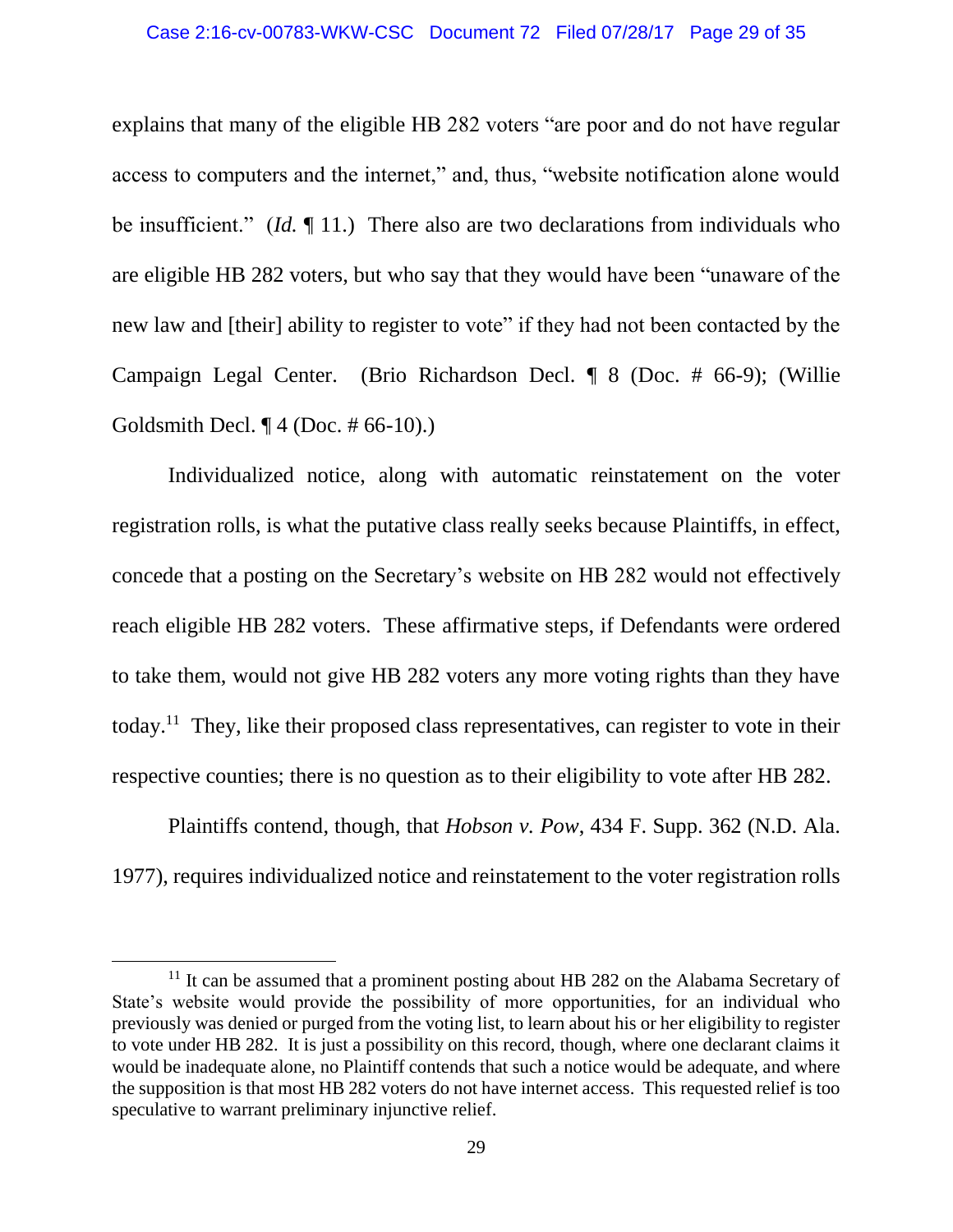of the eligible HB 282 voters. In that case, the district court enjoined the State of Alabama from disenfranchising men convicted of "wife-beating," which it found to be an impermissible gender-based classification, and ordered registrars to "either publish the notice [of the court's order] or send notice to each person purged by firstclass mail." *Id.* It also ordered some counties to take the extra step of "reinstates" all voters purged" for wife-beating. *Id.* at 368. *Hobson* is distinguishable for at least two reasons.

First, in *Hobson*, the plaintiffs secured the right to vote through litigation and a federal court order. Here, the State changed the law through legislation, which "everyone is presumed to know" and of which everyone "is bound to take notice." *See Meacham v. Halley*, 103 F.2d 967, 972 (5th Cir. 1939). Second, *Hobson* found that it was a violation of equal protection to disqualify a discrete group of male felons (and not their female counterparts). The relief the court granted was prospective declaratory and injunctive relief compelling state officials to comply with federal law. There is no federal constitutional claim by the HB 282 voters; these voters have secured their right to vote. The relief they request arises under state law and seeks enforcement of state law. Again, the HB 282 voters' claims in this lawsuit succumb to *Pennhurst*. Because their alleged injuries have no federal law grounding in this court, they cannot be said to be actual, irreparable, or imminent.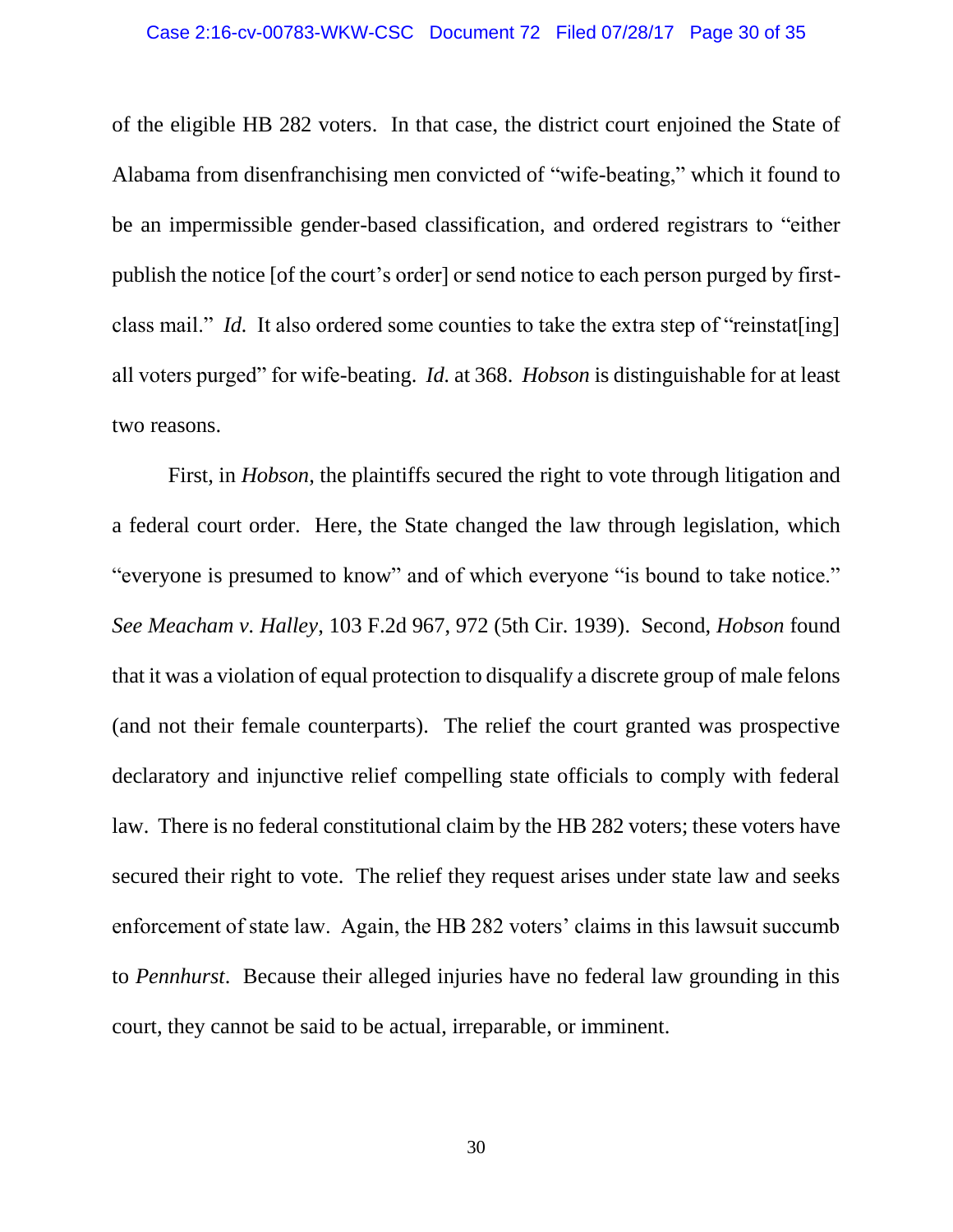Finally, Plaintiffs' delay in seeking preliminary injunctive relief undercuts their argument of irreparable injury. Under Eleventh Circuit law, "[a] delay in seeking a preliminary injunction of even only a few months—though not necessarily fatal—militates against a finding of irreparable harm." *Wreal, LLC v. Amazon.com, Inc.*, 840 F.3d 1244, 1248 (11th Cir. 2016).

Here, two significant events preceded Plaintiffs' preliminary injunction motion. First, Plaintiffs have known since April 18, 2017, when Governor Kay Ivey signed a proclamation, of the dates for the special election for the United States Senate seat in Alabama. Yet, Plaintiffs delayed filing a preliminary injunction motion until nearly two-and-a-half months later on June 30, 2017. Second, Plaintiffs have been on notice since May 25, 2017, when HB 282 was enacted, of the bill's effect on current felons' eligibility to vote, but they still waited more than a month to file their preliminary injunction motion. The court is mindful of the efforts Plaintiffs say they made to reach an agreement with the State without the need for court intervention. But with a July 31 voter registration deadline for the special primary election looming and given the multitude of steps that the State must take to get ready for the election, the delay nevertheless cuts against the premise that these HB 282 voters needed urgent action to protect their rights.

For all of these reasons, Plaintiffs have not shown a substantial threat of irreparable injury if the requested relief is not granted.

31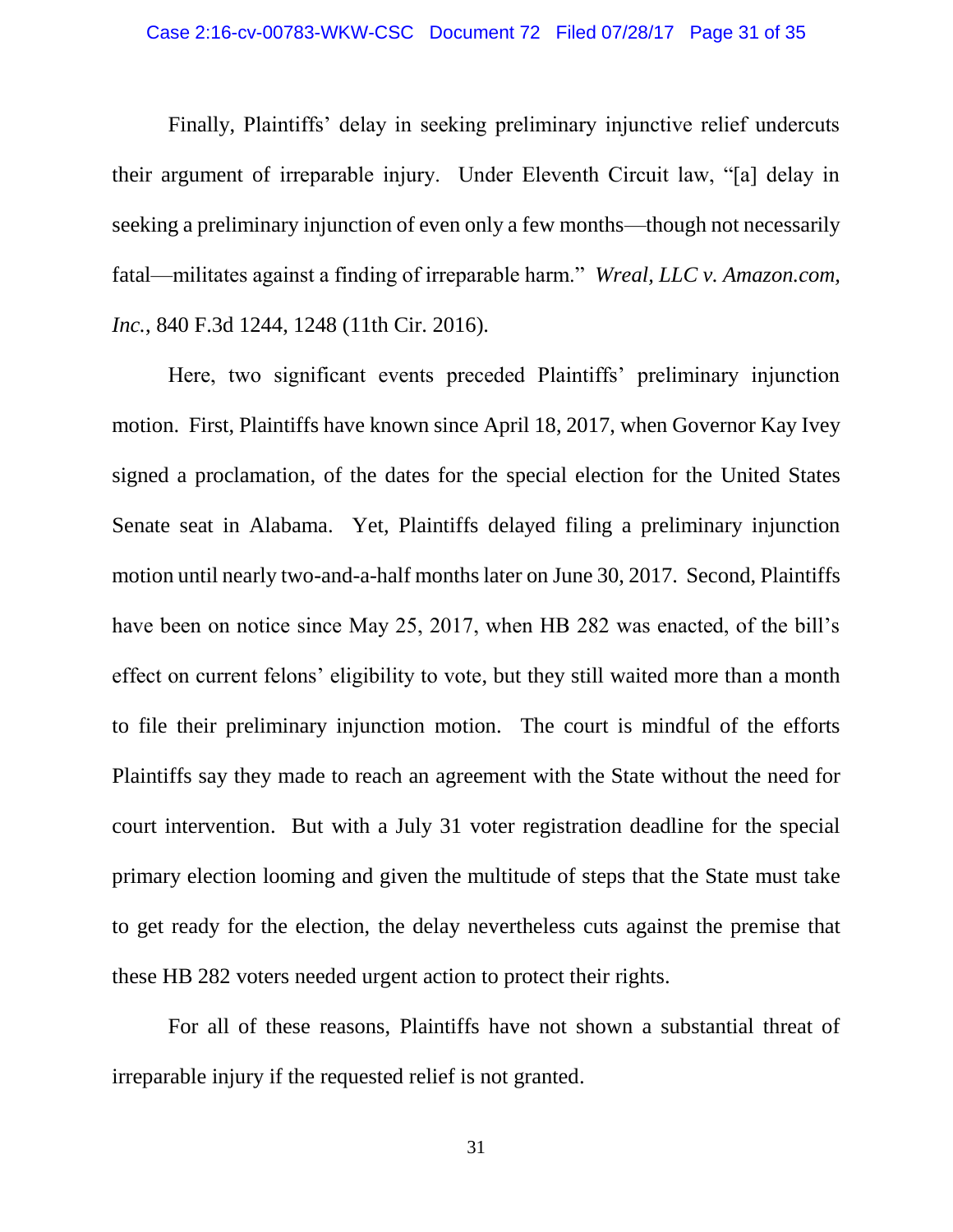# **C. Plaintiffs have not shown that the threatened injury to them outweighs the harm an injunction may cause the defendant.**

Plaintiffs argue that Defendants will not be harmed by their relief because "[i]t falls squarely within the Secretary of State's responsibilities to update the voter registration forms, [the website], and all other voter education materials, both to reflect current Alabama law and to provide registrars with 'uniform guidance' on the administration of the Election Code." (Pls.' Mot. Prelim. Inj., at 27.) Plaintiffs contend that the important "principle of election law . . . that, because of the risk of voter confusion, courts as a general rule should be reluctant to allow last-minute changes to the status quo" is inapplicable in this case because their motion for a preliminary injunction is intended to eliminate confusion. *Hall v. Merrill*, 212 F. Supp. 3d 1148, 1157 (M.D. Ala. 2016) (citing *Purcell v. Gonzalez*, 549 U.S. 1 (2006) (per curiam)).

Contrary to Plaintiffs' position, the requested preliminary injunction, if granted, would alter the status quo. Defendants would have to divert essential resources needed to prepare for and conduct the election in order to fulfill the many last-minute tasks that Plaintiffs want them to perform. Plaintiffs are requesting, for example, the court to order Defendants to send individualized notice to a sub-group of the approximate 60,000 felons who were removed from voter rolls or denied registration over an indeterminate time frame. Defendants have demonstrated, at the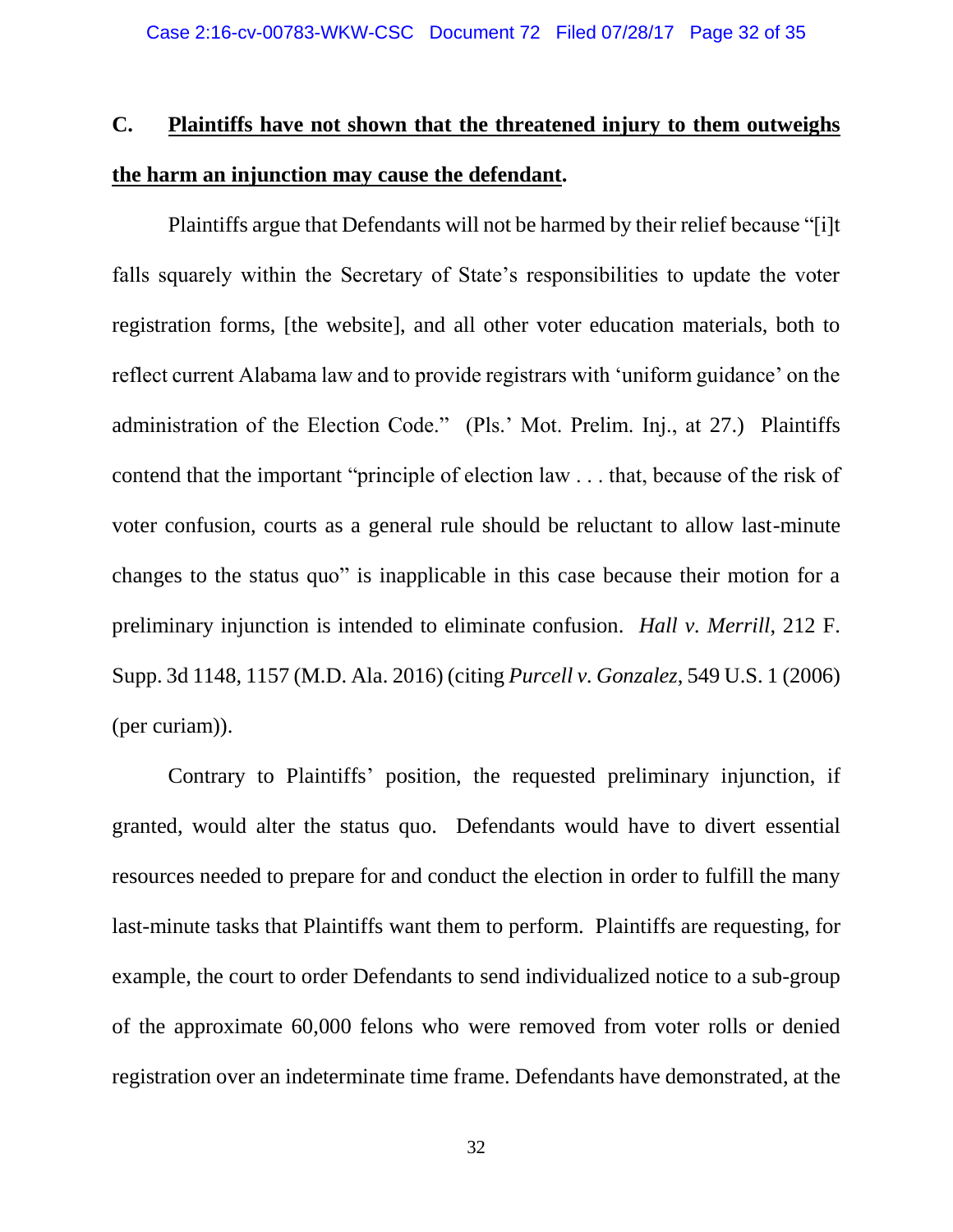very least, that identifying the dates of conviction, the specific felonies committed, and whether new felonies had been committed would be an arduous, case-by-case task. With an election looming and only six employees in the Secretary of State's Election Division, just the task of preparing the mass mailings to provide individualized notice to potential HB 282 voters in 67 counties and potentially 3,487 precincts would be massive, and likely impossible. Considering cumulatively Plaintiffs' requests for preliminary injunction, completion of those tasks by Defendants so close to an election would harm Defendants.

Moreover, the harm to Defendants from this court's meddling with the state's election law is not inconsequential, particularly here, where Plaintiffs ask this court to oversee Defendants' implementation of state law. The Eighth Circuit's observations on principles of federalism are fitting:

The value of decentralized government is recognized more clearly today than it has been for decades. This recognition, born of experience, enables us (and not only us) to see that federal judicial decrees that bristle with interpretive difficulties and invite protracted federal judicial supervision of functions that the Constitution assigns to state and local government are to be reserved for extreme cases of demonstrated noncompliance with milder measures. They are last resorts, not first.

*Ass'n of Cmty. Organizations for Reform Now (ACORN) v. Edgar*, 56 F.3d 791, 798

(7th Cir. 1995).

Overall, Plaintiffs have not shown that the threatened injury to them outweighs the harm an injunction may cause Defendants.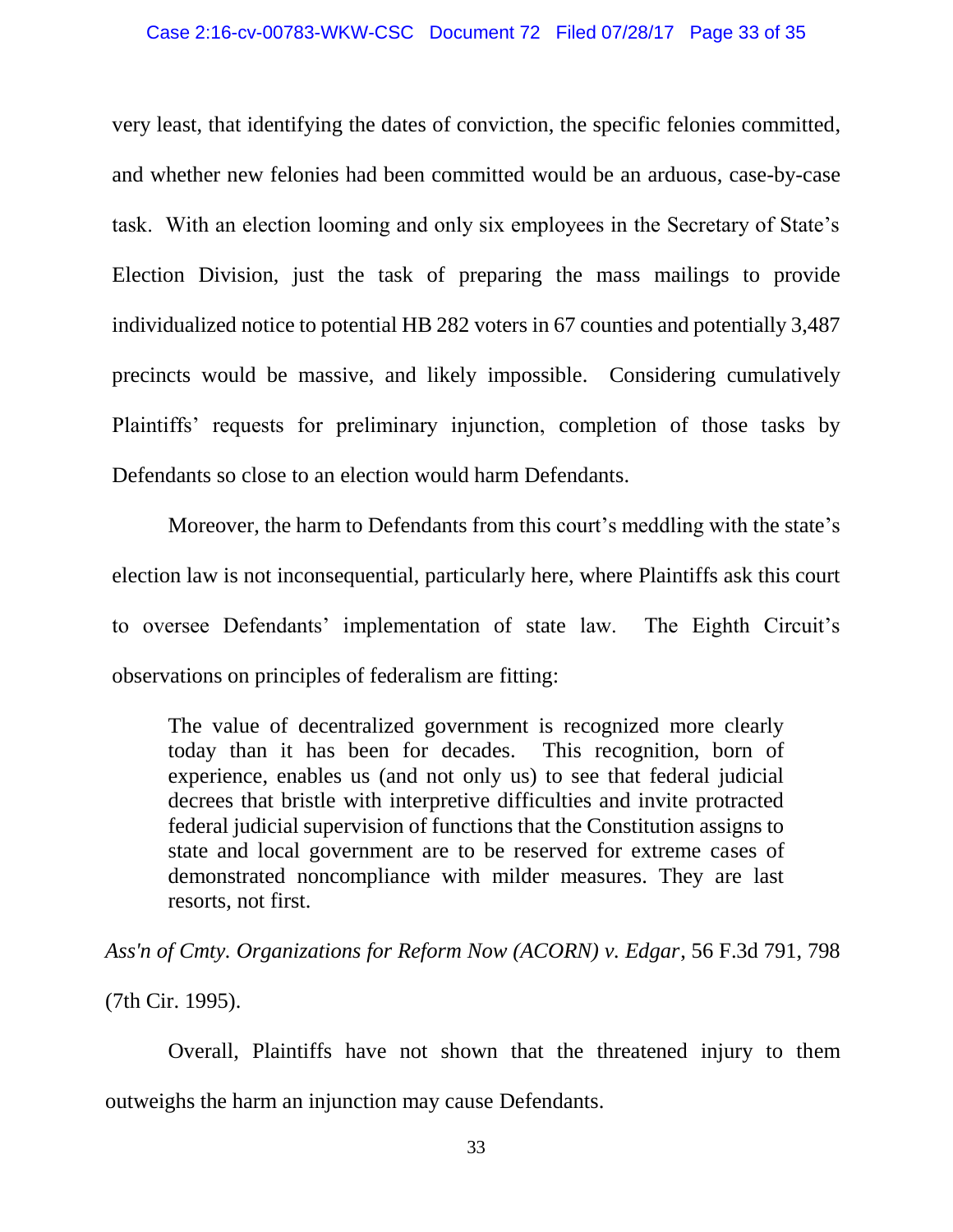# **D. Plaintiffs have not demonstrated that a preliminary injunction would serve the public interest.**

Finally, the public interest militates against the granting of the preliminary injunction motion. The HB 282 voters can have a voice in the election for the U.S. Senate seat in Alabama; all of them are, by Plaintiffs' definition of the putative class, eligible to register to vote and to cast a vote in the special election. The grant of a preliminary injunction will not give these voters additional voting rights. HB 282 has advanced, therefore, the public interest in protecting voting rights from erroneous disenfranchisement, and, thus, there is little for the public to gain by granting Plaintiffs' preliminary injunctive relief.

At the same time, "there is a strong public interest in smooth and effective administration of the voting laws that militates against changing the rules in the hours immediately preceding the election." *Summit Cty. Democratic Cent. & Exec. Comm. v. Blackwell*, 388 F.3d 547, 551 (6th Cir. 2004). Plaintiffs contend that they only are seeking enforcement of the new HB 282, not a change in the law, so as to avoid voter confusion. Even so, the diversion of the state's resources to fulfilling Plaintiffs' requested tasks, when balanced against the multitude of hurdles Plaintiffs face as to the other elements for obtaining injunctive relief and the steps Defendants have taken to implement HB 282, weighs heavily against granting preliminary injunction relief.